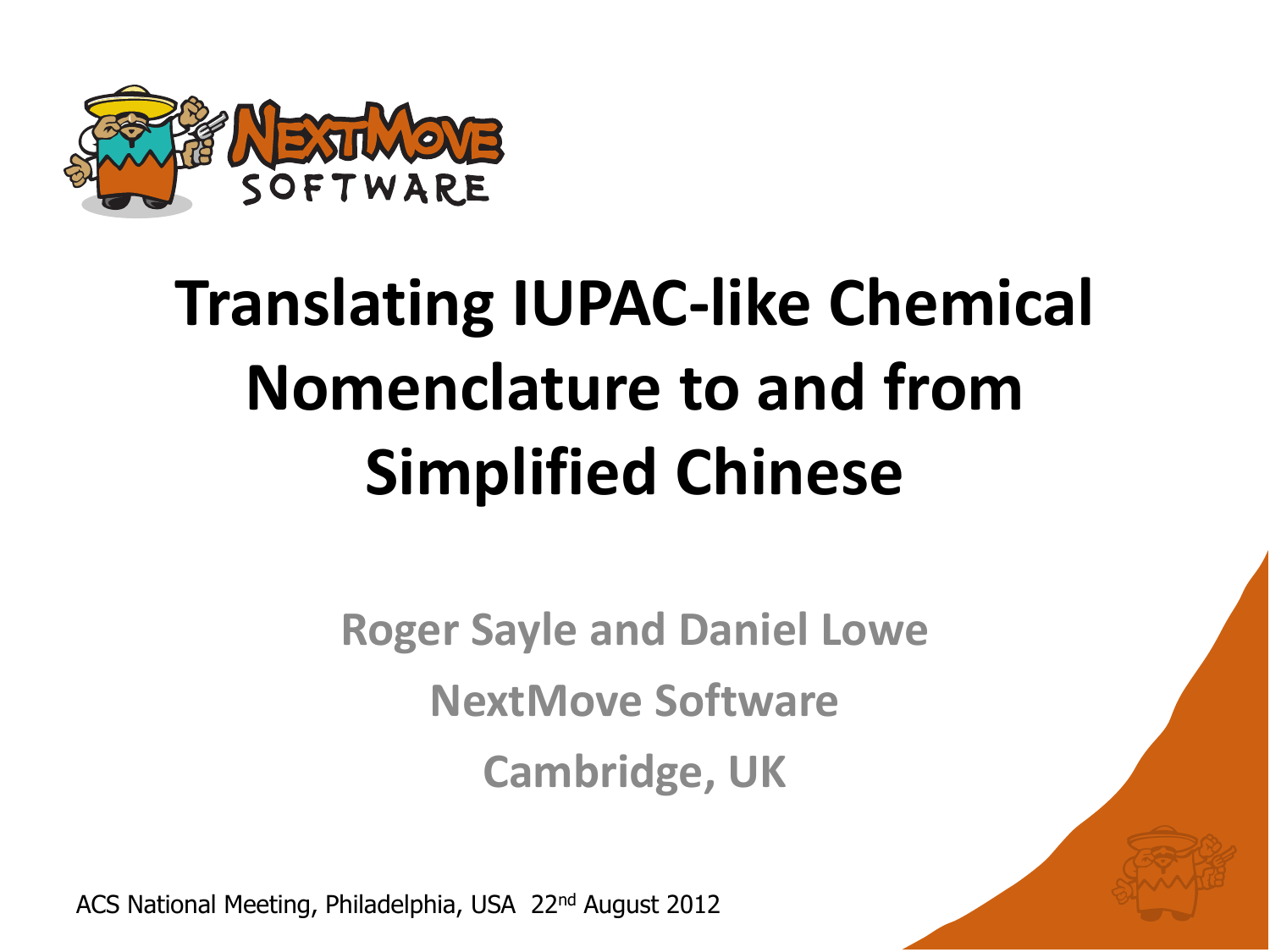### motivation

- Whilst most scientific articles are written in English, a significant fraction of chemistry research remains only available in other languages.
- The increasing use of overseas contract research organizations is increasing the prevalence of foreign languages in Electronic Lab Notebooks and internal technical reports.
- Existing language tools, such as Google translate, often perform poorly on technical (domain specific) terminology, such as IUPAC-like nomenclature.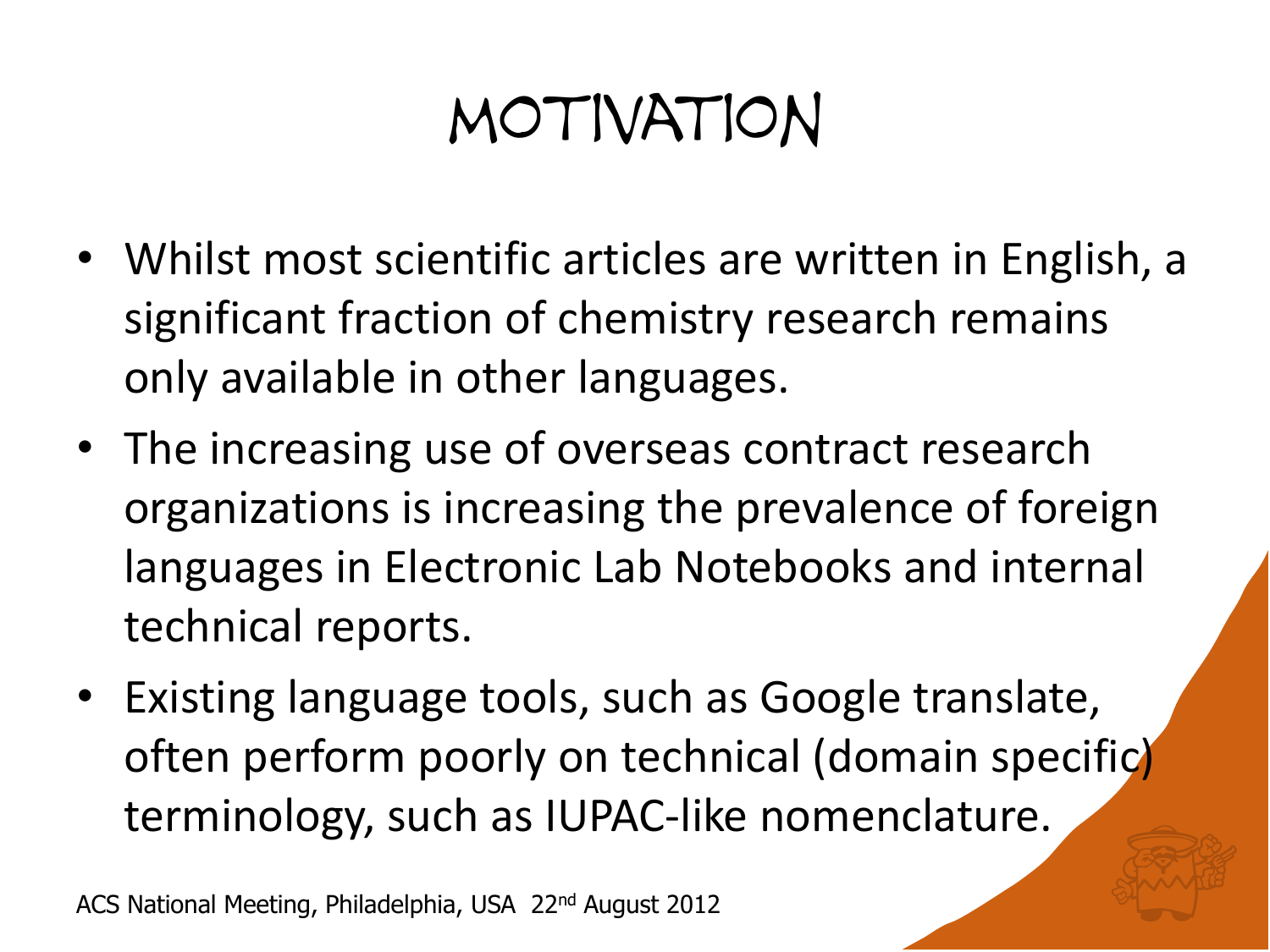## google search statistics

| Lang | <b>Query</b>      | <b>Search Hits</b> |
|------|-------------------|--------------------|
| en   | benzoic acid      | 6,670,000          |
| zh   | 苯甲酸               | 4,090,000          |
| ja   | 安息香酸              | 2,000,000          |
| es   | ácido benzoico    | 439,000            |
| ru   | Бензойная кислота | 310,000            |
| de   | benzoesäure       | 267,000            |
| fr   | acide benzoïque   | 179,000            |
| n    | benzoëzuur        | 139,000            |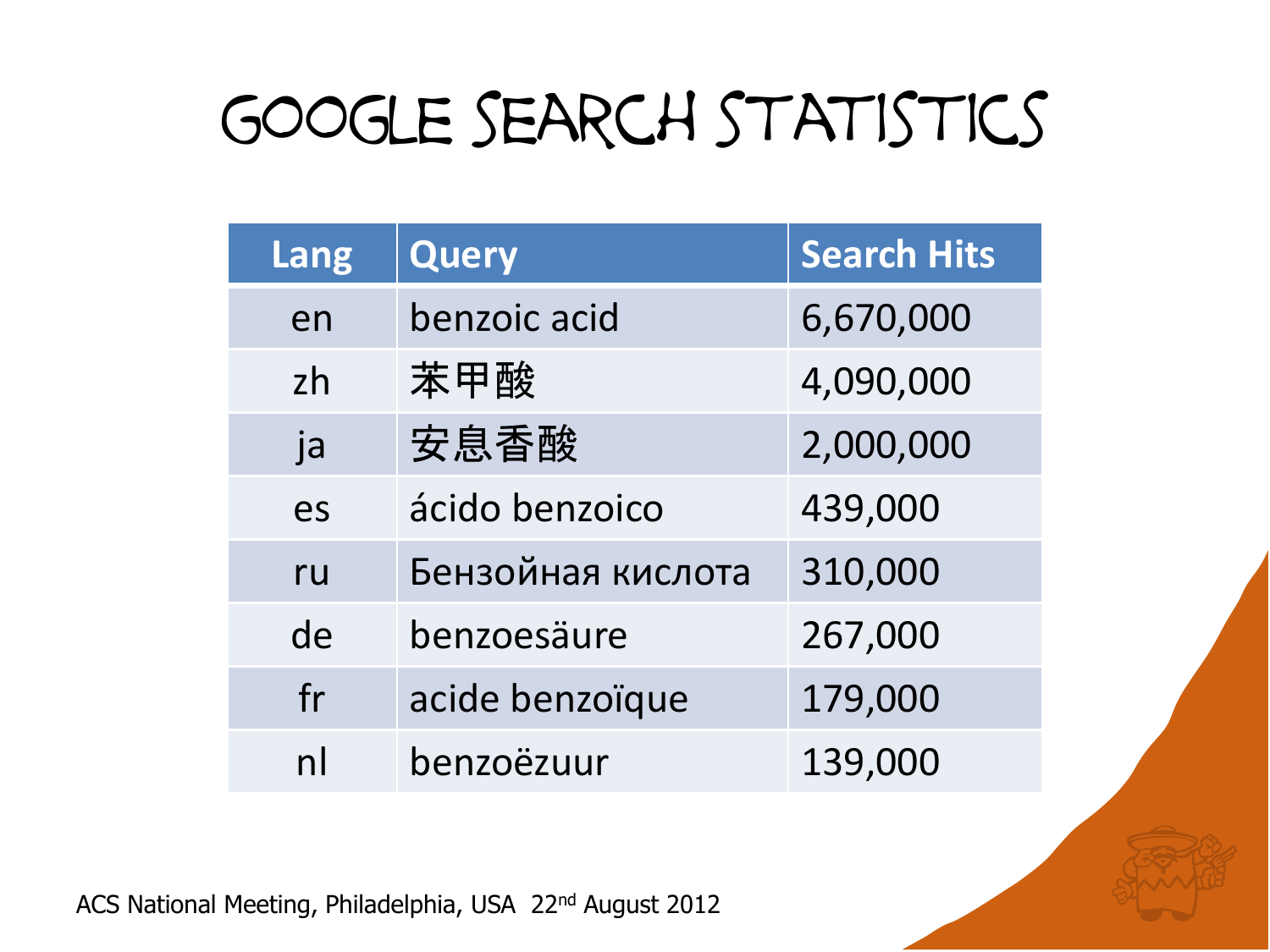### ibm simple patent database c07D abstract languages

| <b>Code</b> | Language       | <b>Count</b>     | <b>Fraction</b> |
|-------------|----------------|------------------|-----------------|
| en          | English        | 316338           | 70.96%          |
| fr          | French         | 104924           | 23.54%          |
| de          | German         | 22694            | 5.09%           |
| ja          | Japanese       | 1178             | 0.26%           |
| zh          | <b>Chinese</b> | 310              | 0.07%           |
| es          | Spanish        | 230              | 0.05%           |
| ko          | Korean         | 120              | 0.03%           |
| ru          | <b>Russian</b> | 16               | $0.00\%$        |
| pt          | Portuguese     | $\overline{7}$   | 0.00%           |
| fi          | Finnish        | $\boldsymbol{4}$ | $0.00\%$        |
|             |                | 445821           | 100.00%         |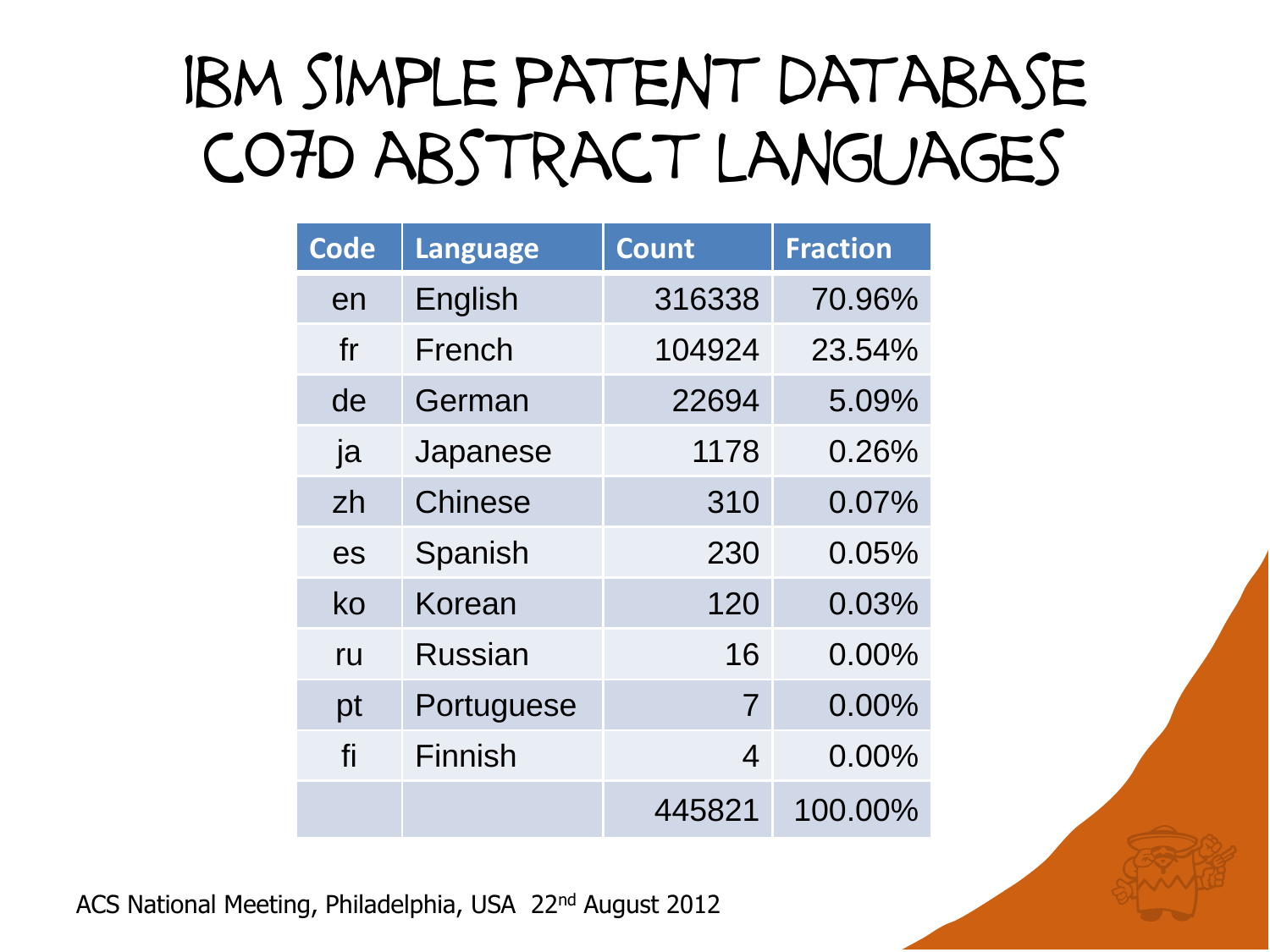### hattori08 benchmark languages

|                | DEI YUNIYININ LOI Y    |                  |                |
|----------------|------------------------|------------------|----------------|
| Drug Name      | Company                | Patent           | Language       |
| Aciphex        | Eisai Co               | $E$ P 268956(A2) | E <sub>N</sub> |
| Aldara         | 3M P ha rma ce uticals | EP145340(A2)     | E <sub>N</sub> |
| Aricept        | Eisai Co               | EP296560(A2)     | E <sub>N</sub> |
| Arimidex       | As tra Zeneca          | EP296749(A1)     | E <sub>N</sub> |
| Atacand        | As tra Zeneca          | EP459136(A1)     | E <sub>N</sub> |
| Avapro         | Bristol-Myers Squibb   | WO1991014679(A1) | <b>FR</b>      |
| Benicar        | Sankyo Pharma          | EP503785(A1)     | E <sub>N</sub> |
| Bextra         | Pfizer                 | WO1996025405(A1) | E <sub>N</sub> |
| Casodex        | As tra Zeneca          | EP100172(A1)     | E <sub>N</sub> |
| Celebrex       | Pfizer                 | WO1995015316(A1) | E <sub>N</sub> |
| C ia lis       | Lilly ICOS             | WO1995019978(A1) | E <sub>N</sub> |
| Coreg          | GlaxoS mith Kline      | DE 2815926(A1)   | DE             |
| Cozaar         | Merck & Co.            | EP253310(A2)     | E <sub>N</sub> |
| Detrol         | Pfizer                 | EP0325571(A1)    | E <sub>N</sub> |
| Diovan         | <b>Novartis</b>        | EP443983(A1)     | DE             |
| Femara         | <b>Novartis</b>        | EP236940(A2)     | E <sub>N</sub> |
| <b>Flovent</b> | GlaxoS mith Kline      | NL8100707(A)     | <b>NL</b>      |
| La misil       | Novartis               | EP24587(A1)      | E <sub>N</sub> |
| Lescol         | <b>Novartis</b>        | WO1984002131(A1) | E <sub>N</sub> |
| Levitra        | Bayer                  | WO1999024433(A1) | DE             |
| Nasonex        | Schering-Plough        | EP57401(A1)      | E <sub>N</sub> |
| Patanol        | Nestle SA              | EP235796(A2)     | E <sub>N</sub> |
| Paxil          | GlaxoS mith Kline      | EP266574(A2)     | E <sub>N</sub> |
| Reyataz        | Bristol-Myers Squibb   | WO1997040029(A1) | E <sub>N</sub> |
| S piriva       | Boehringer Ingelheim   | EP418716(A1)     | DE             |
| Sustiva        | Bristol-Myers Squibb   | EP582455(A1)     | E <sub>N</sub> |
| Tarceva        | Genentech              | WO1996030347(A1) | E <sub>N</sub> |
| Viga mox       | Alcon                  | EP550903(A1)     | DE             |
| Z ofra n       | GlaxoS mith Kline      | DE 3502508(A1)   | DE             |
| Zomig          | Medpointe Pharm        | WO1991018897(A1) | E <sub>N</sub> |
|                |                        |                  |                |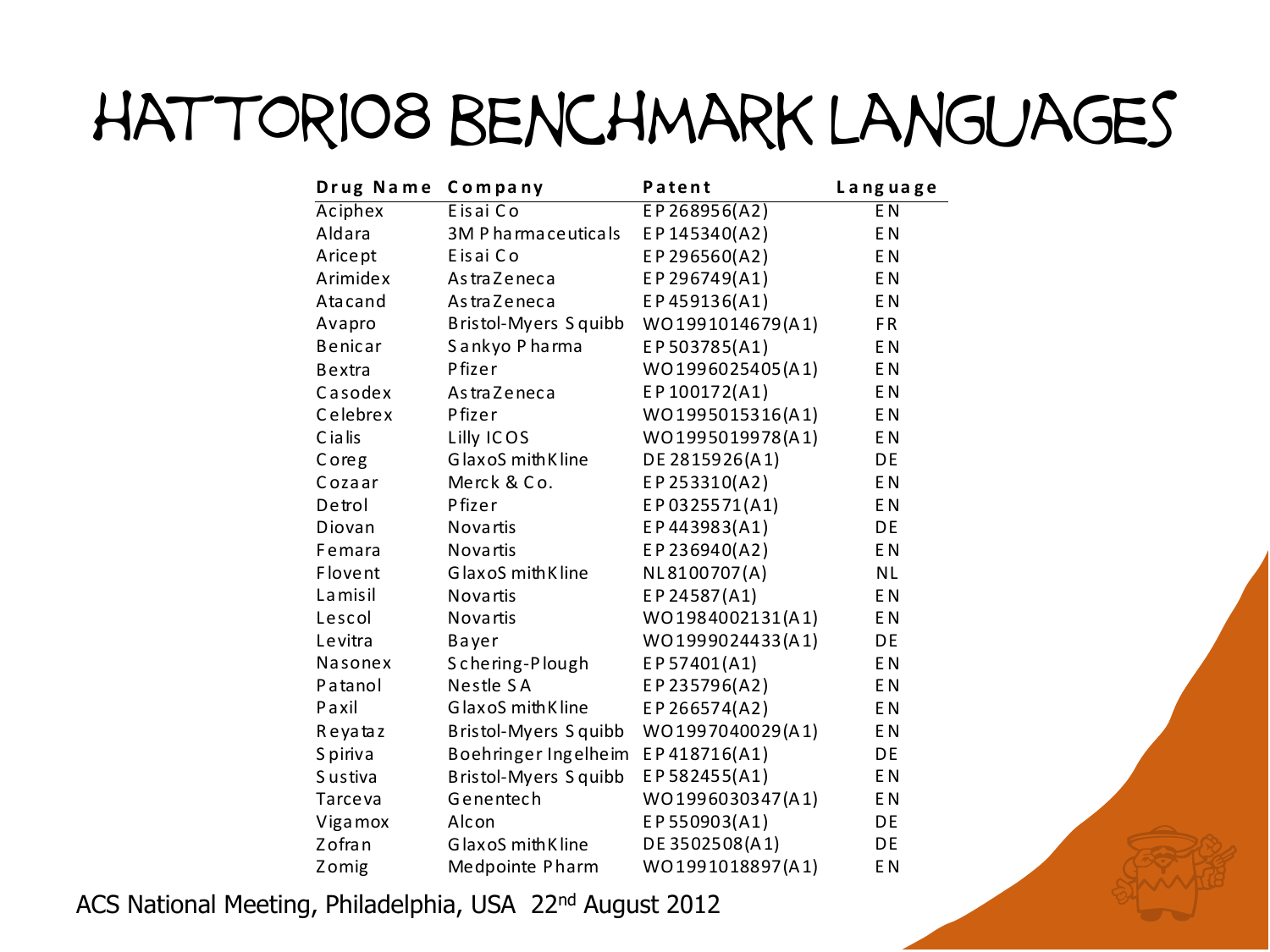### previous work

- Roger Sayle, "**Foreign Language Translation of Chemical Nomenclature by Computer**", *Journal of Chemical Information and Modeling*, Vol. 49, No. 3, pp. 519-530, 2009.
- Roger Sayle, "**Preserving Nuance in Chemical Nomenclature Translation**", *The ATA Chronicle* (The Journal of the American Translators Association), Vol. 38, October 2009.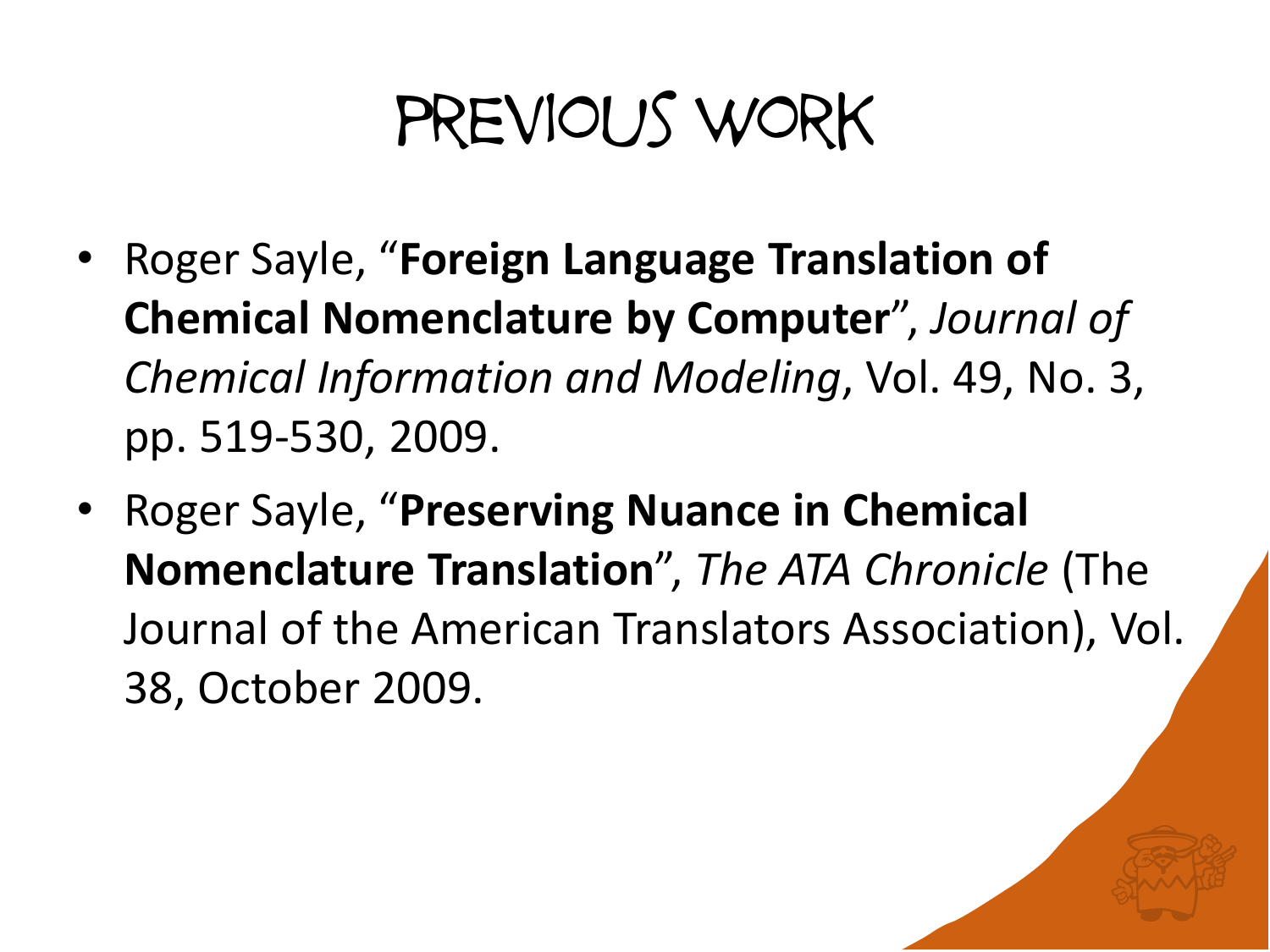# international nomenclature

- Morphology/semantics preserved across languages:
	- English: 2-(4-chlorophenoxy)acetic acid
	- Chinese: 2-(4-氯苯氧基)醋酸
	- German: 2-(4-chlorphenoxy)essigsäure
	- French: acide 2-(4-chlorophénoxy)acétique
	- Spanish: ácido 2-(4-clorofenoxi)acético
	- Swedish: 2-(4-klorofenoxi)ättiksyra
	- Italian: acido 2-(4-clorofenossi)acetico
	- Polish: kwas 2-(4-chlorofenoksy)octowy
	- Japanese: 2-(4-クロロフェノキシ)酢酸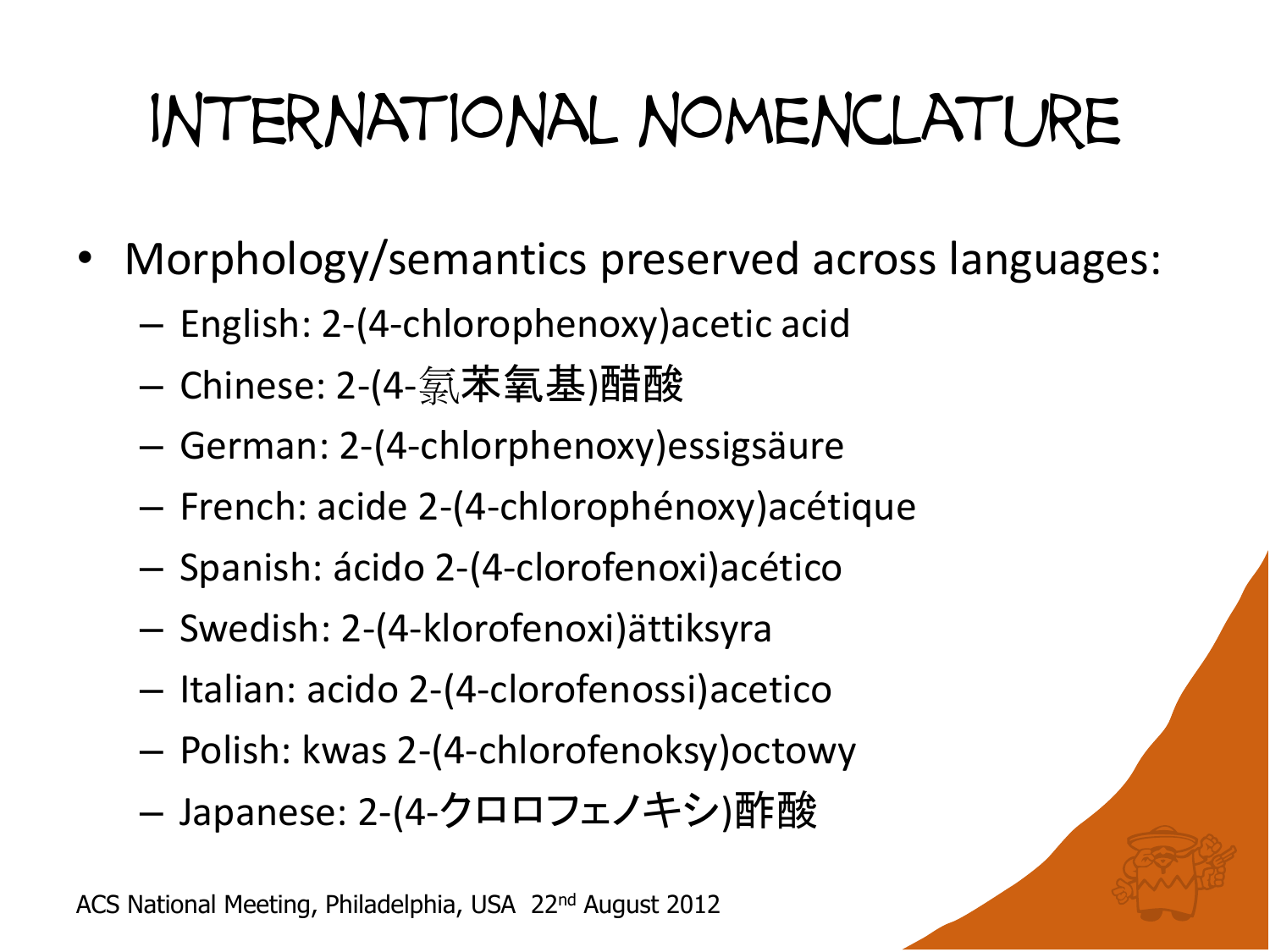### chinese elements

- 
- 
- 
- 
- 
- 
- 



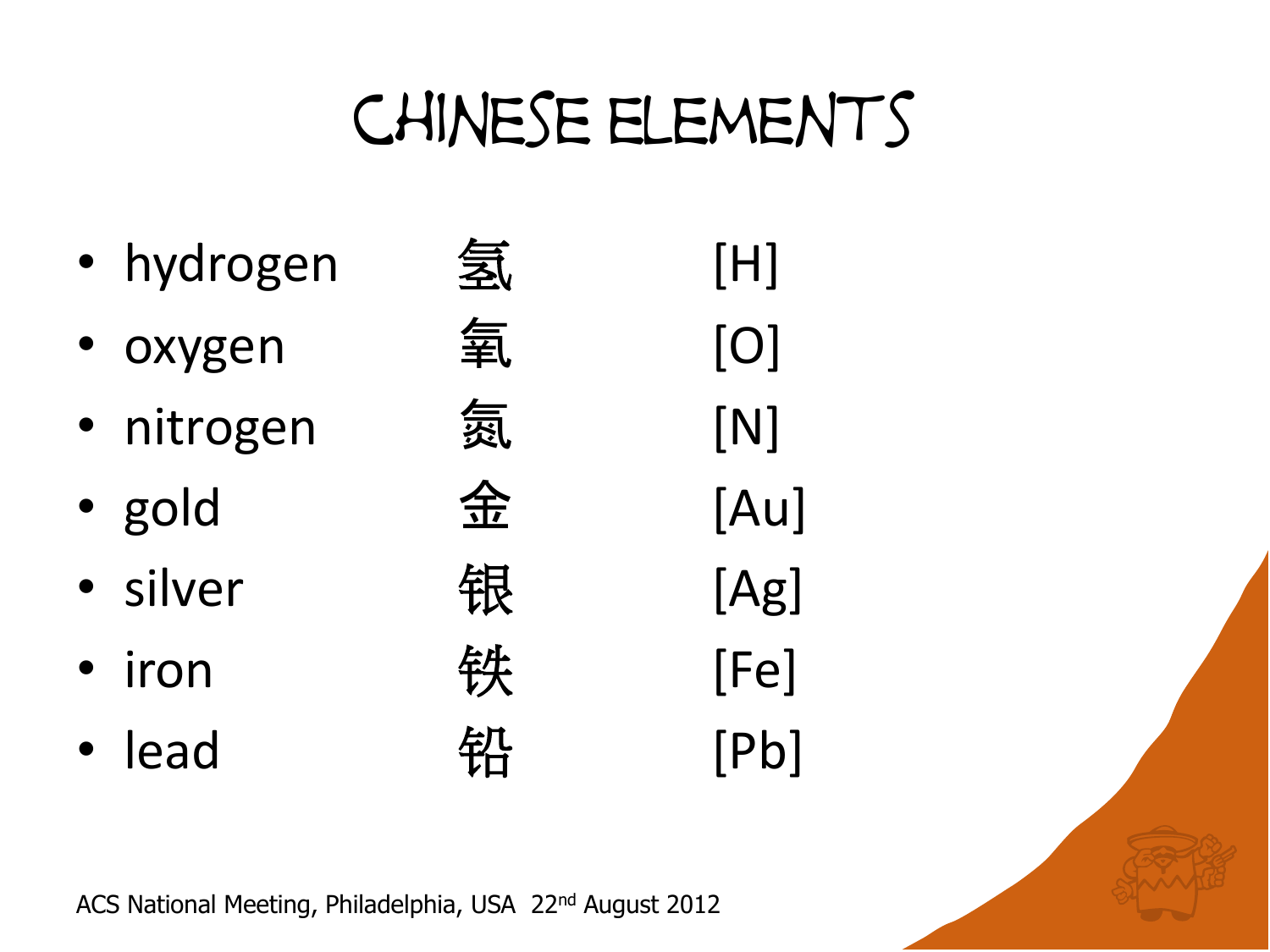### chinese alkanes

- methane 甲烷 C
- ethane Z 烷 CC
- propane 丙烷 CCC
- butane T烷 CCCC
- pentane 戊烷 CCCCC
- hexane 己烷 CCCCCCC
- heptane 庚烷 CCCCCCC
- 

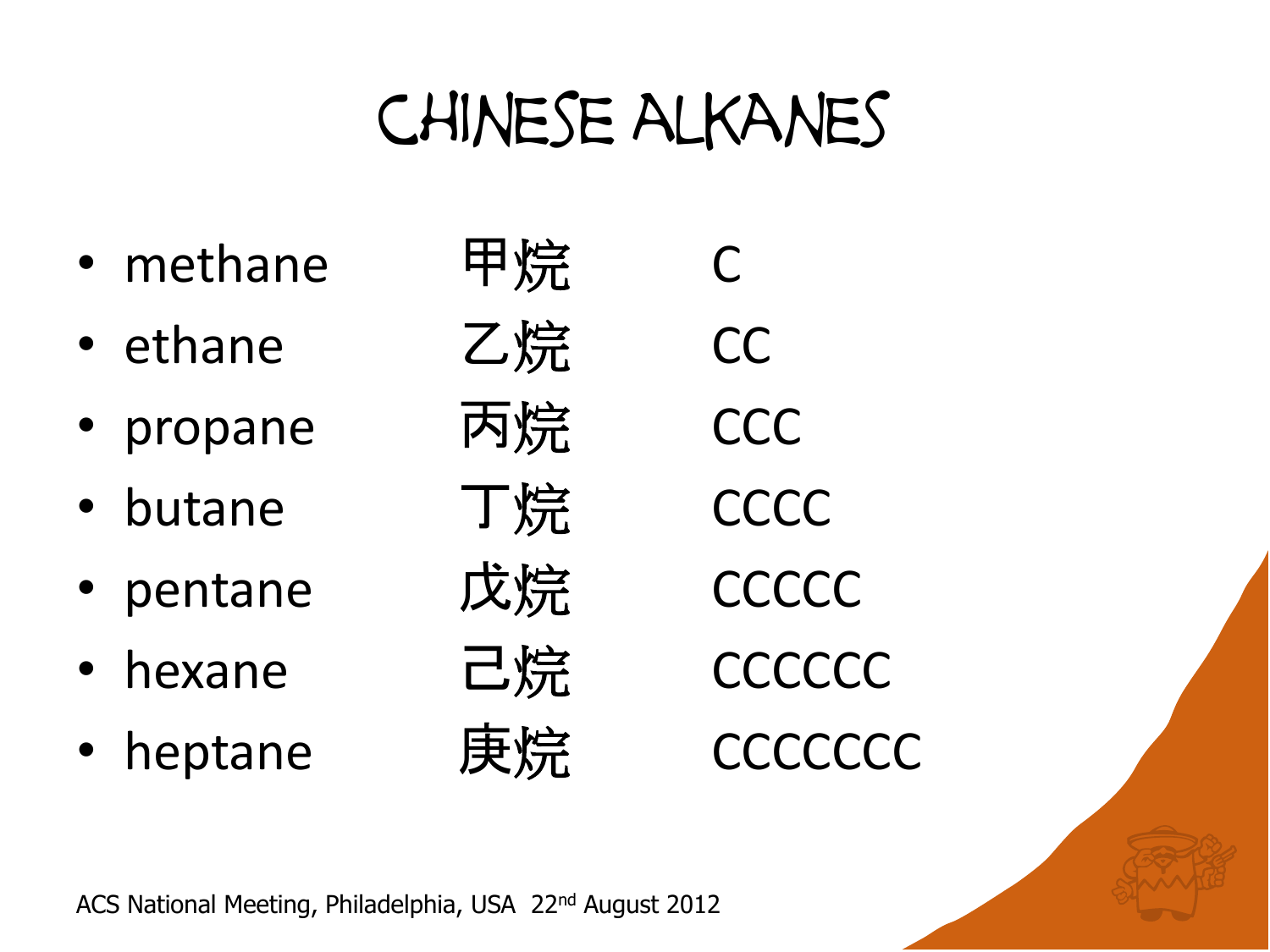## chinese alkyl groups

- methyl 甲基 \*C
- ethyl 乙基 \*CC
- propyl 丙基 \*CCC
- butyl 丁基 \*CCCC
- pentyl 戊基 \*CCCCC
- 
- 

• hexyl \*CCCCCC • heptyl 庚基 \*CCCCCCC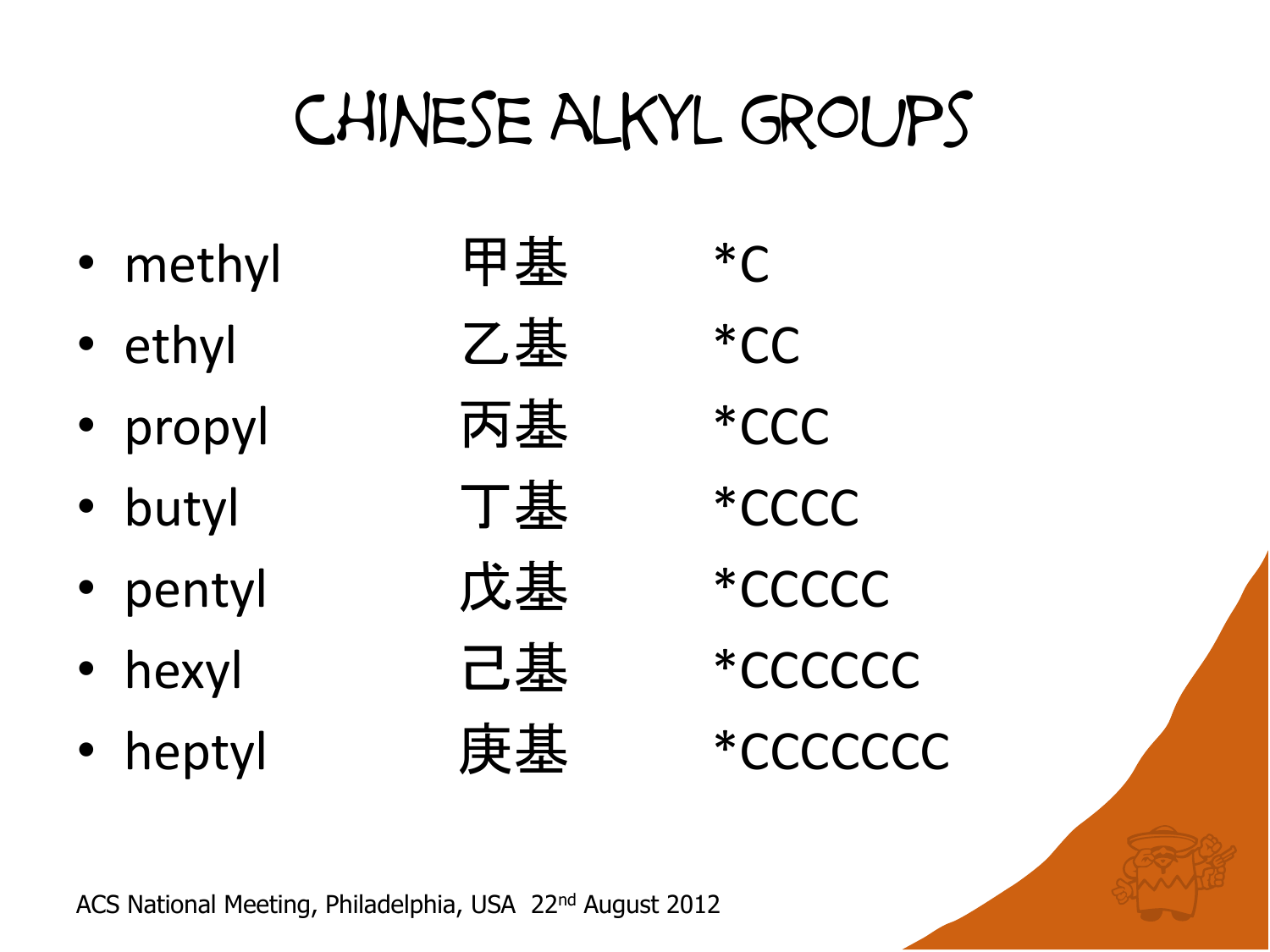## chinese functional groups

- 
- 
- 
- 
- 
- 
- 

| · hydroxy-       | 羟基 | $*\cap$ |
|------------------|----|---------|
| · amino-         | 胺基 | $*N$    |
| · fluoro-        | 氟  | $*F$    |
| · chloro-        | 氯  | $*$ Cl  |
| · bromo-         | 溴  | *Br     |
| · iodo-          | 碓  | $*1$    |
| $\bullet$ nitro- | 硝其 | $*$ NI  |

• nitro- 硝基 \*N(=O)=O

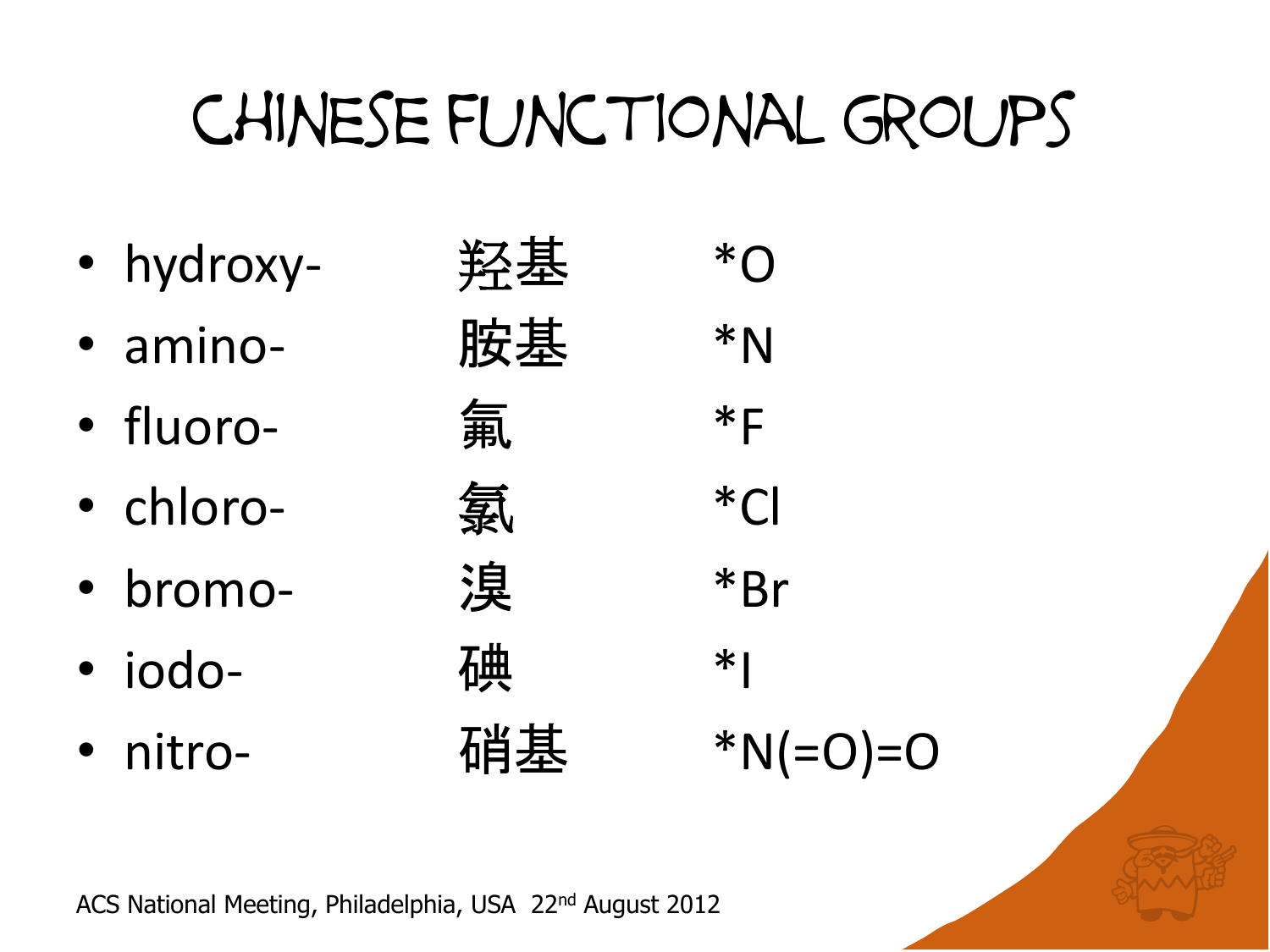## chinese carbocycles

- benzene **苯** c1ccccc1
- 
- azulene 薁
- anthracene
- phenanthrene 菲
- fluorene 芴
- pyrene 芘

• naphthalene c1ccc2ccccc2c1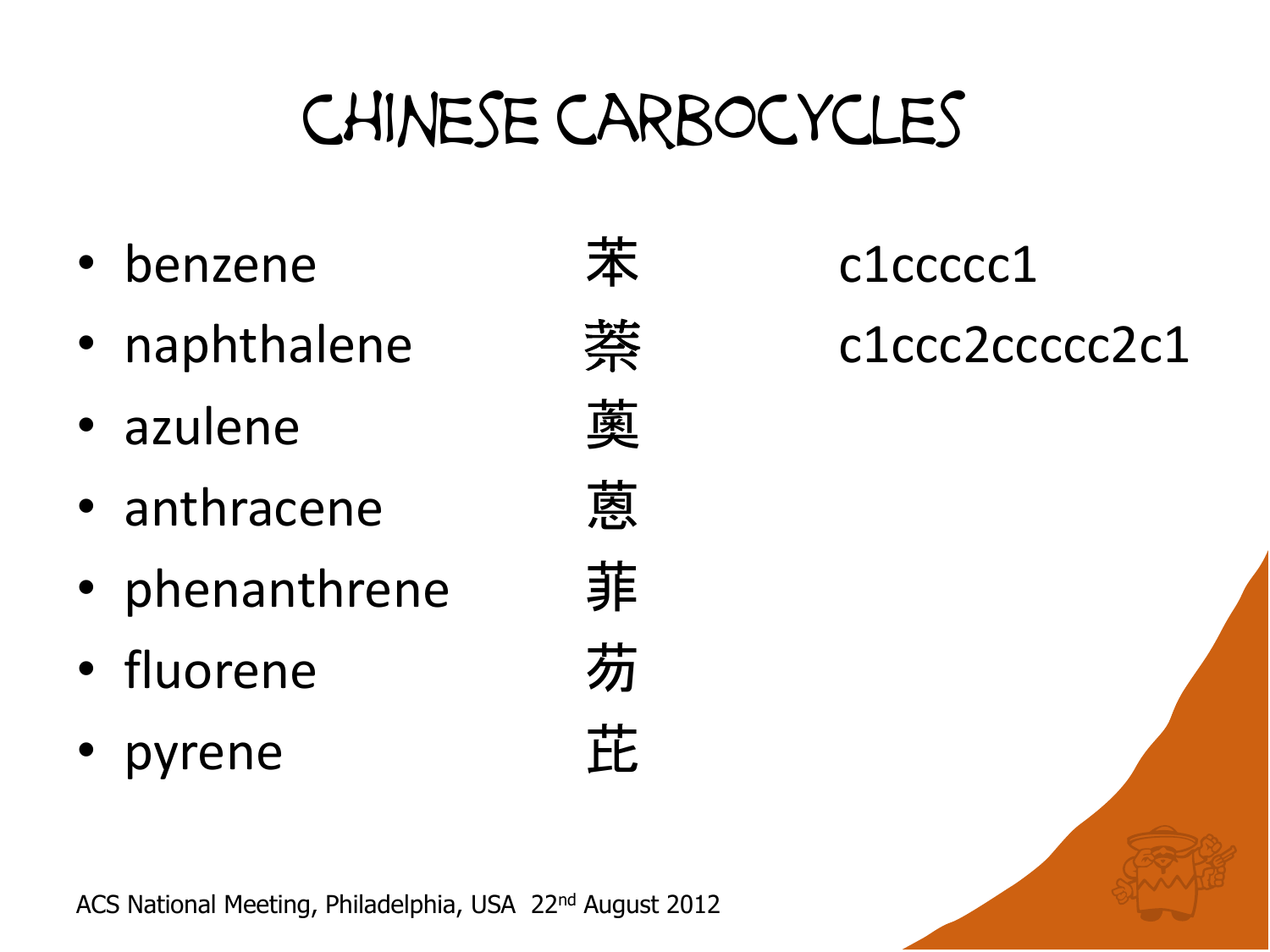# chinese heterocycles

- 
- pyrrole 吡咯 [nH]1cccc1
- thiophene 噻吩 s1cccc1
- pyridine 吡啶 n1ccccc1
- pyridazine 哒嗪 n1ncccc1
- pyrimidine 嘧啶 n1cnccc1
- pyrazine 吡嗪 n1ccncc1

• furan 呋喃 o1cccc1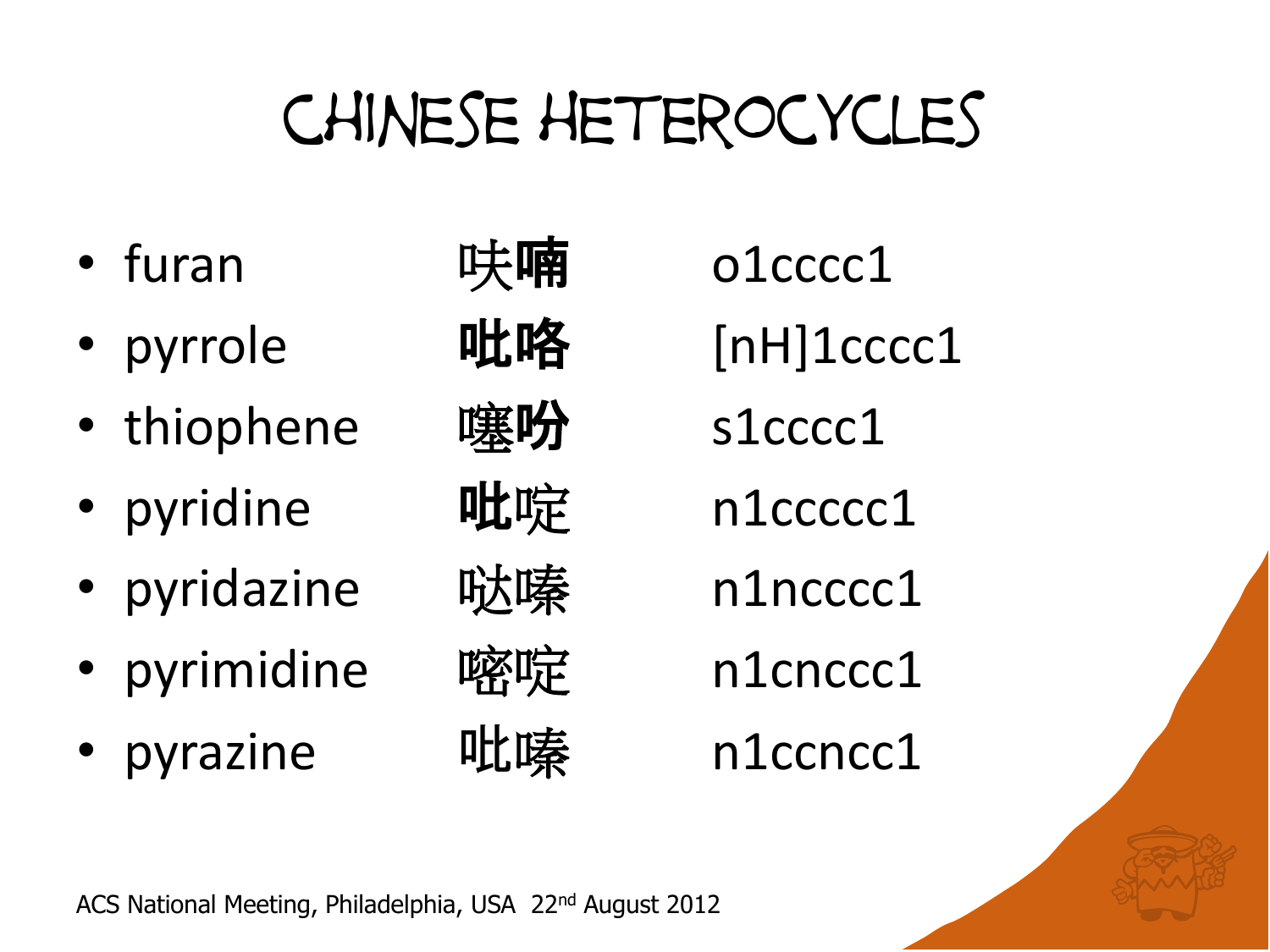## chinese carboxylic acids

- formic acid 蚁酸 C(=O)O
- acetic acid 醋酸 CC(=O)O
- propionic acid 丙酸 CCC(=O)O
- butyric acid 酪酸 CCCC(=O)O
- valeric acid 戊酸 CCCCC(=O)O
- hexanoic acid 己酸 CCCCCC(=O)O
- enanthic acid 庚酸 CCCCCCC(=O)O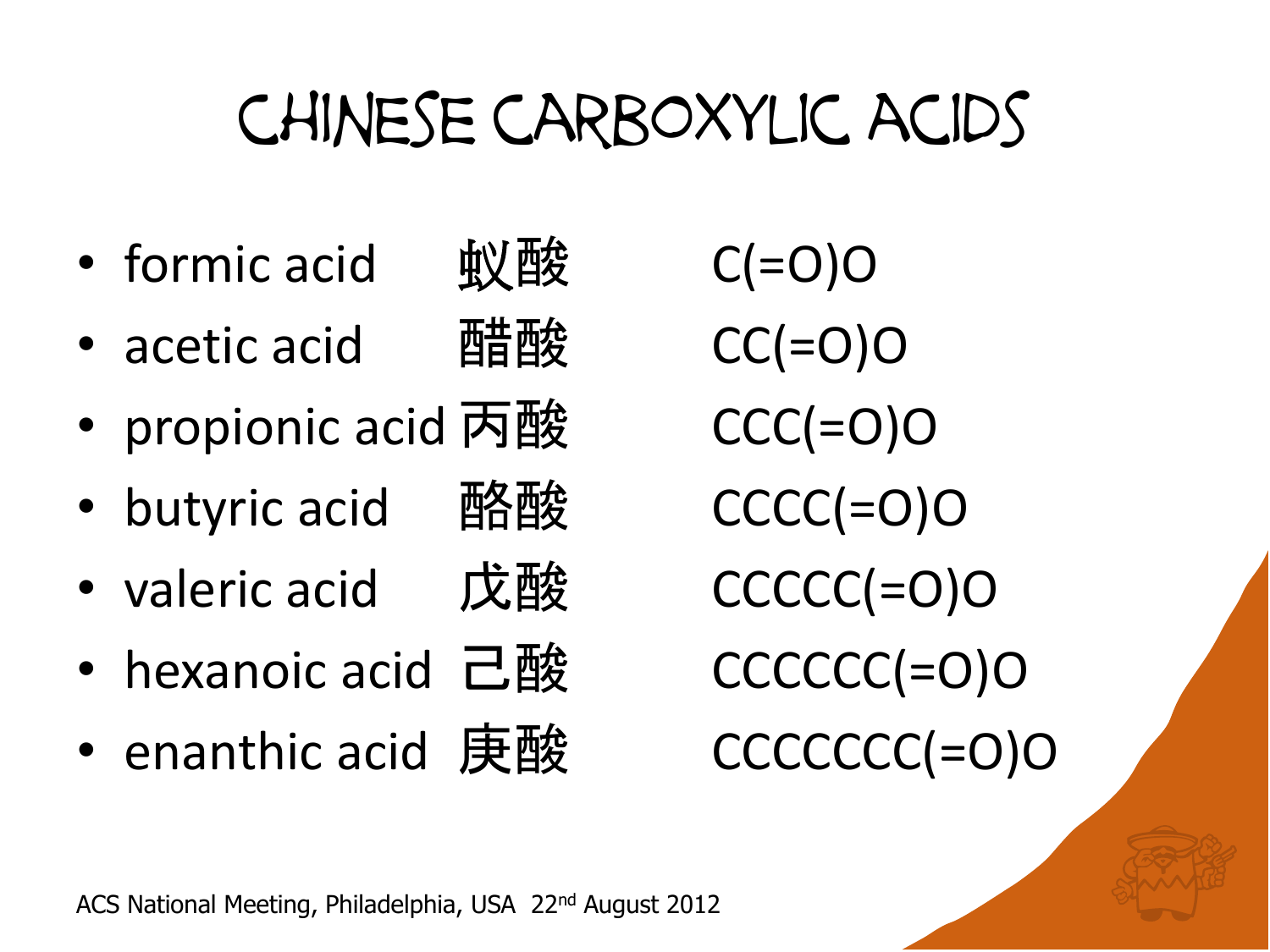#### example #1: aspirin



- 2-acetoxybenzoic acid
- 2-乙酰氧基苯甲酸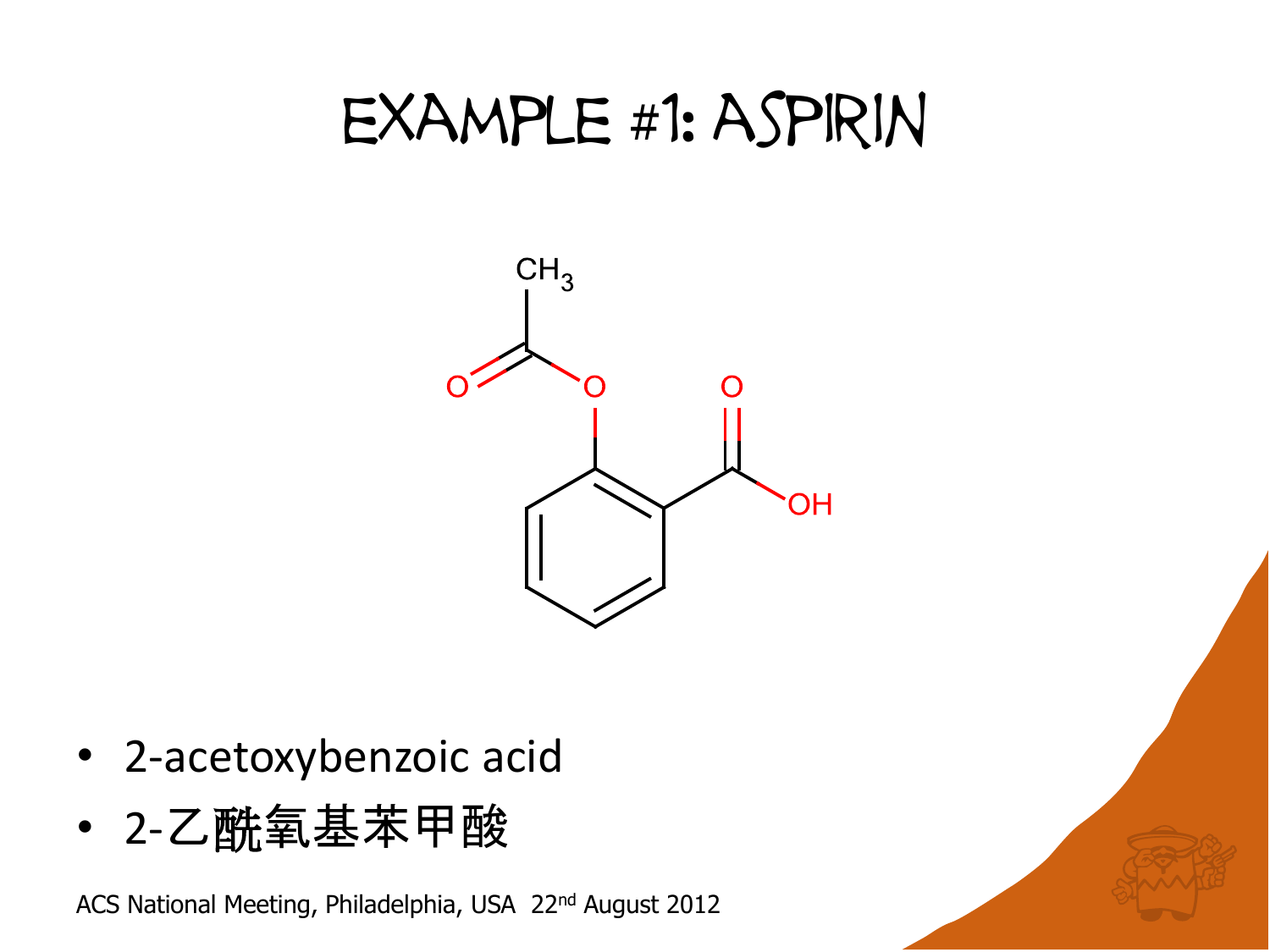#### example #2: alprenolol



- 1-(2-allylphenoxy)-3-(isopropylamino)propan-2-ol
- 1-(2-烯丙基苯氧基)-3-(异丙基氨基)丙-2-醇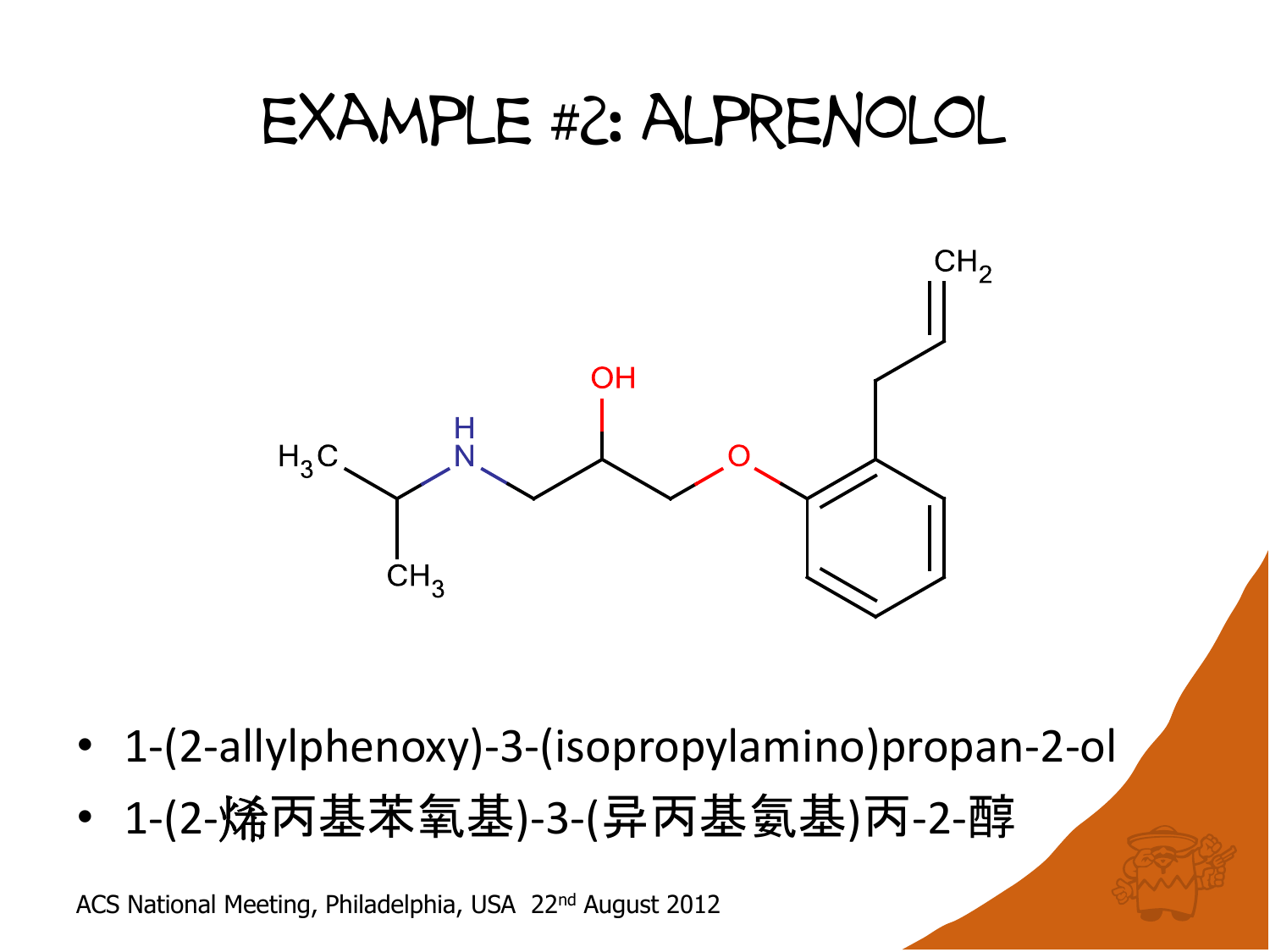#### example #3: aminopyrine



- 4-dimethylamino-1,5-dimethyl-2-phenyl-pyrazol-3-one
- 4-二甲氨基-1,5-二甲基-2-苯基-吡唑-3-酮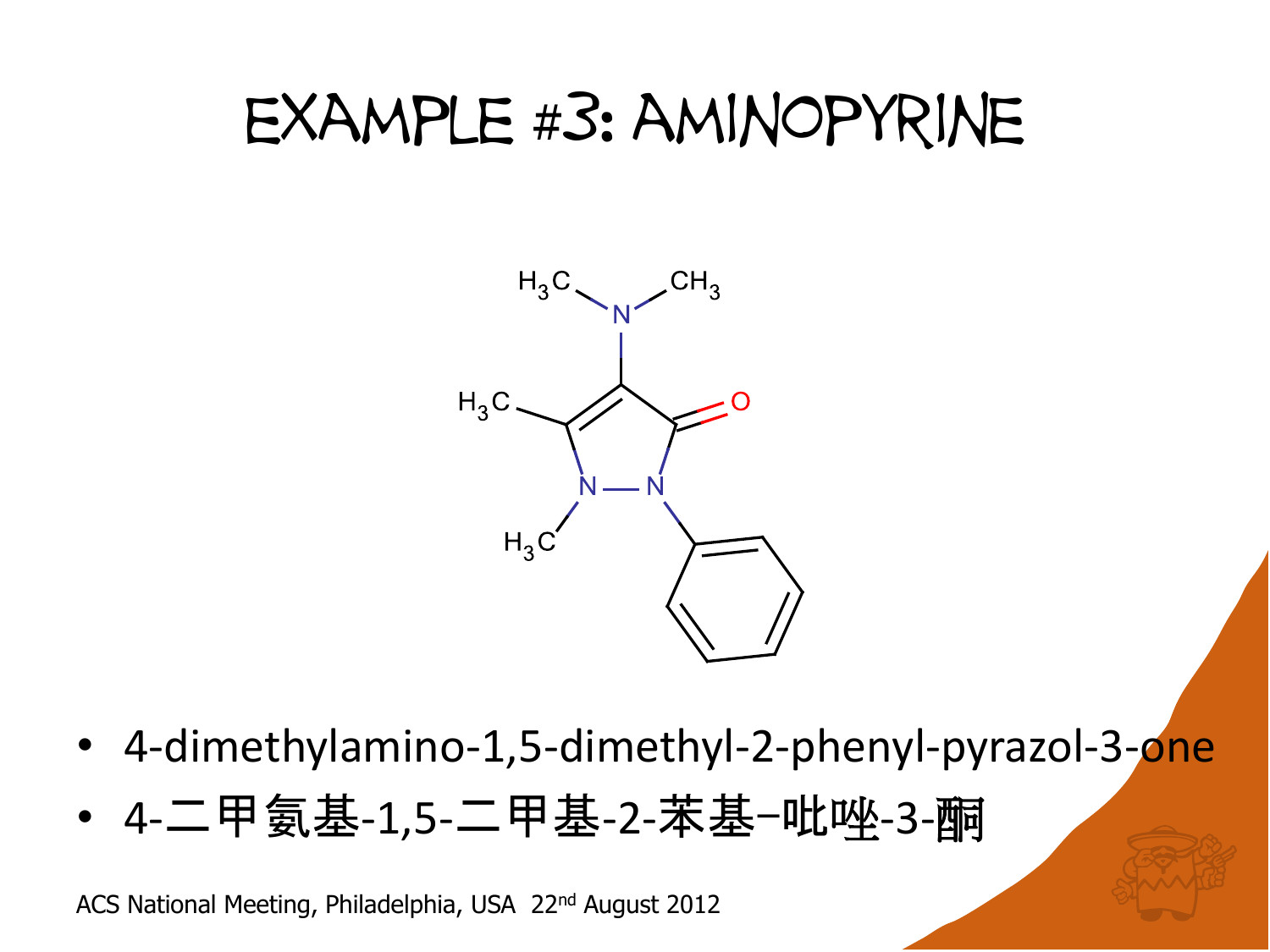#### example #4: caffeine



- 1,3,7-trimethylpurine-2,6-dione
- 1,3,7-三甲基嘌呤-2,6-二酮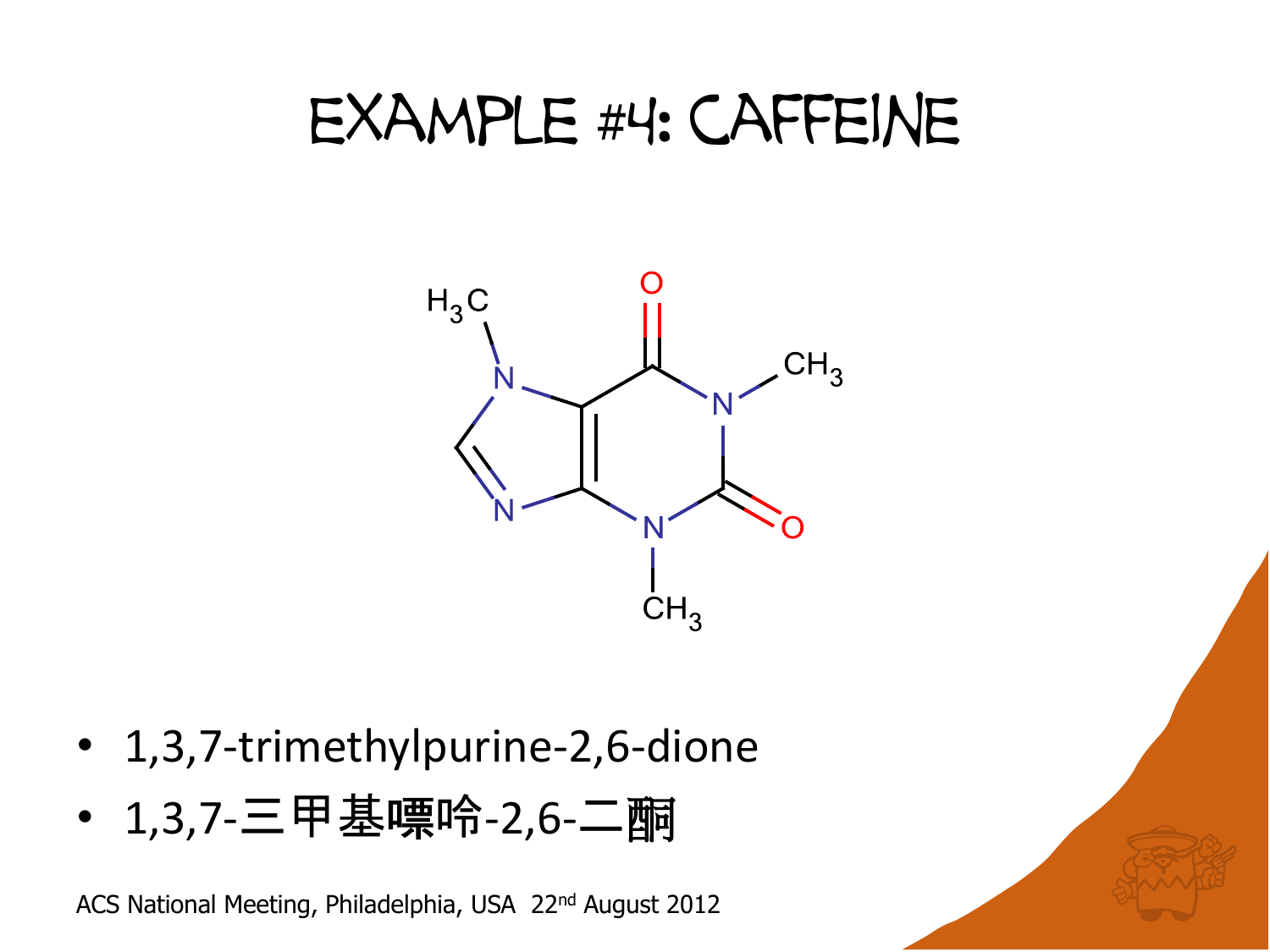# simplified chinese to english for chemical text mining of patents

- Early efforts in (Chinese) chemical nomenclature translation focused on translating and round tripping delimited and often machine-generated IUPAC names.
- More recently focus has shifted to the application of this technology to performing chemical named entity recognition (CNER) in pharmaceutical patents.
- The rest of this presentation describes the current state-of-the-art on this challenge, and the influence of Chinese OCR on compound retrieval rates.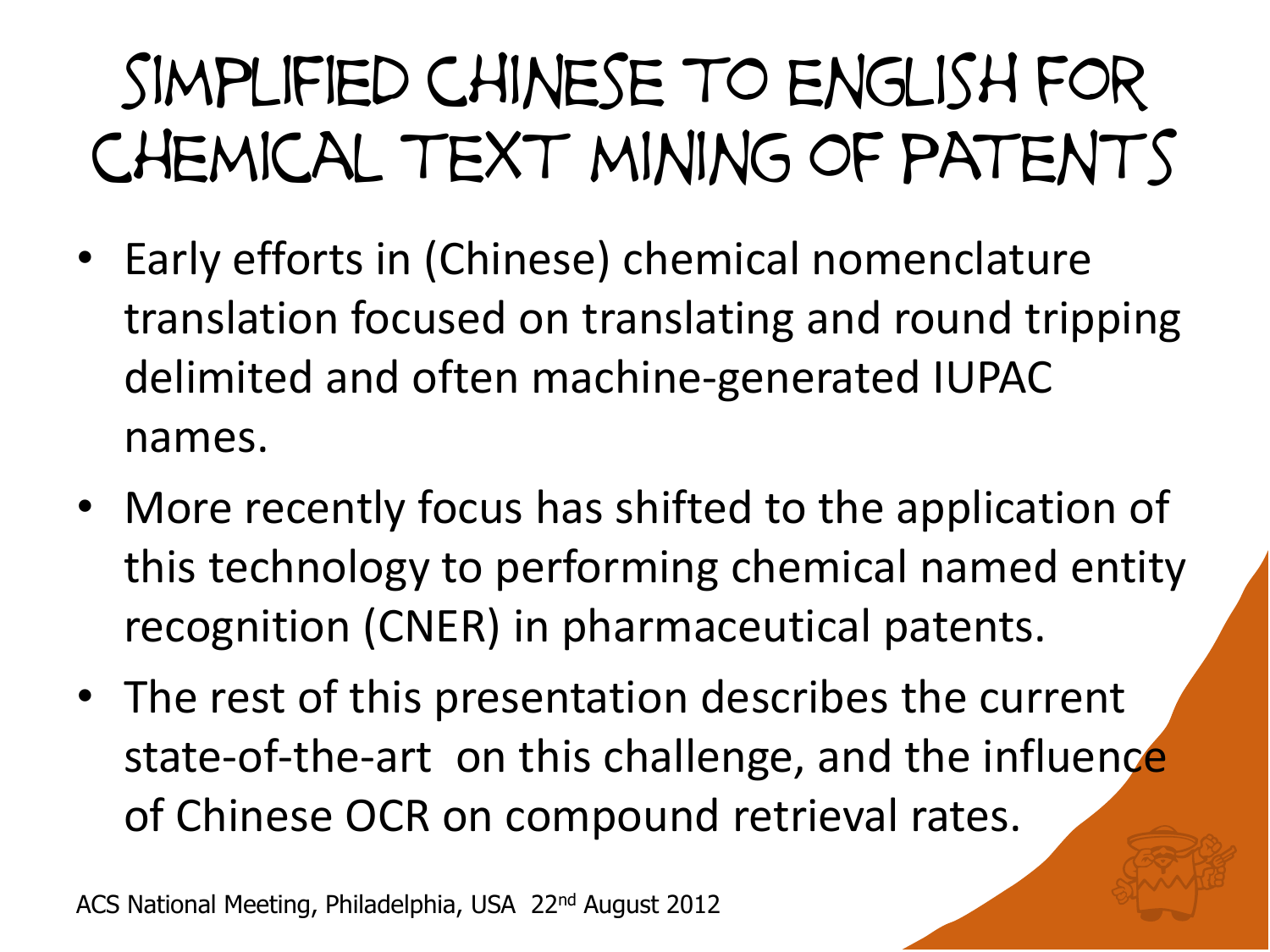# leadmine introduction

- LeadMine is NextMove Software's application for chemical text mining, built upon CaffeineFix for automatic chemical spelling correction.
- R. Sayle, P.H. Xie and S. Muresan, "Improved Chemical Text Mining of Patents with Infinite Dictionaries and Automatic Spelling Correction", J. Chem. Inf. Model. 52(1), pp. 51-62, January 2012.
- Recent improvements to LeadMine and CaffeineFix were described earlier in the week in the CINF session on "Chemical Information in Patents".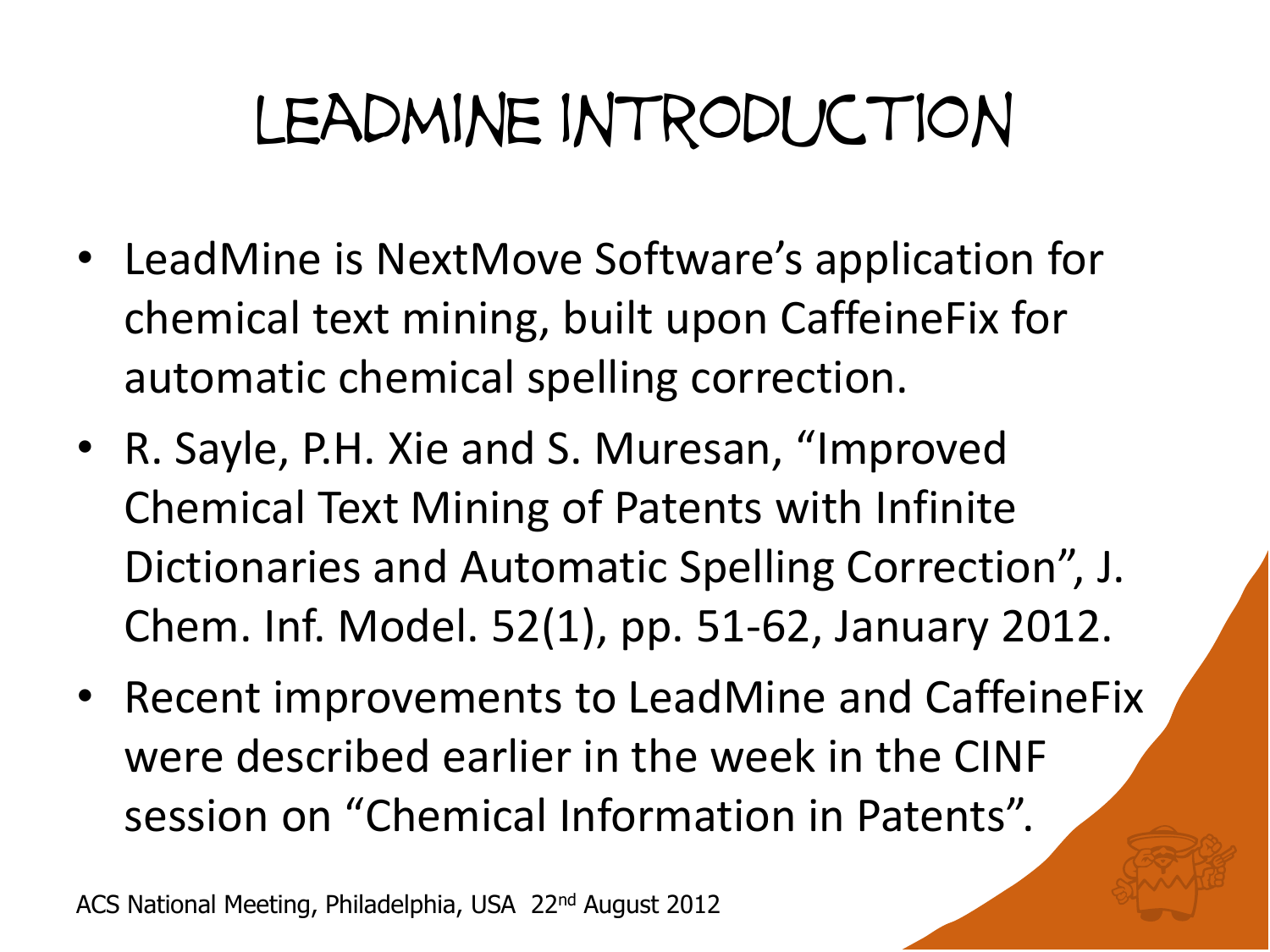# leadmine v2.0 chinese support

- Chinese is supported by preprocessing the input text, substituting/transliterating the hanzi characters found in IUPAC-like names into English.
- The current translation dictionary (June 2012) includes 1046 substitution rules.
- Traditional Chinese is supported by internally automatically mapping 166 traditional characters found in IUPAC-like names to their simplified forms.
- Efficient matching is made possible by "compiling" these rules into a 7000 line Java source file.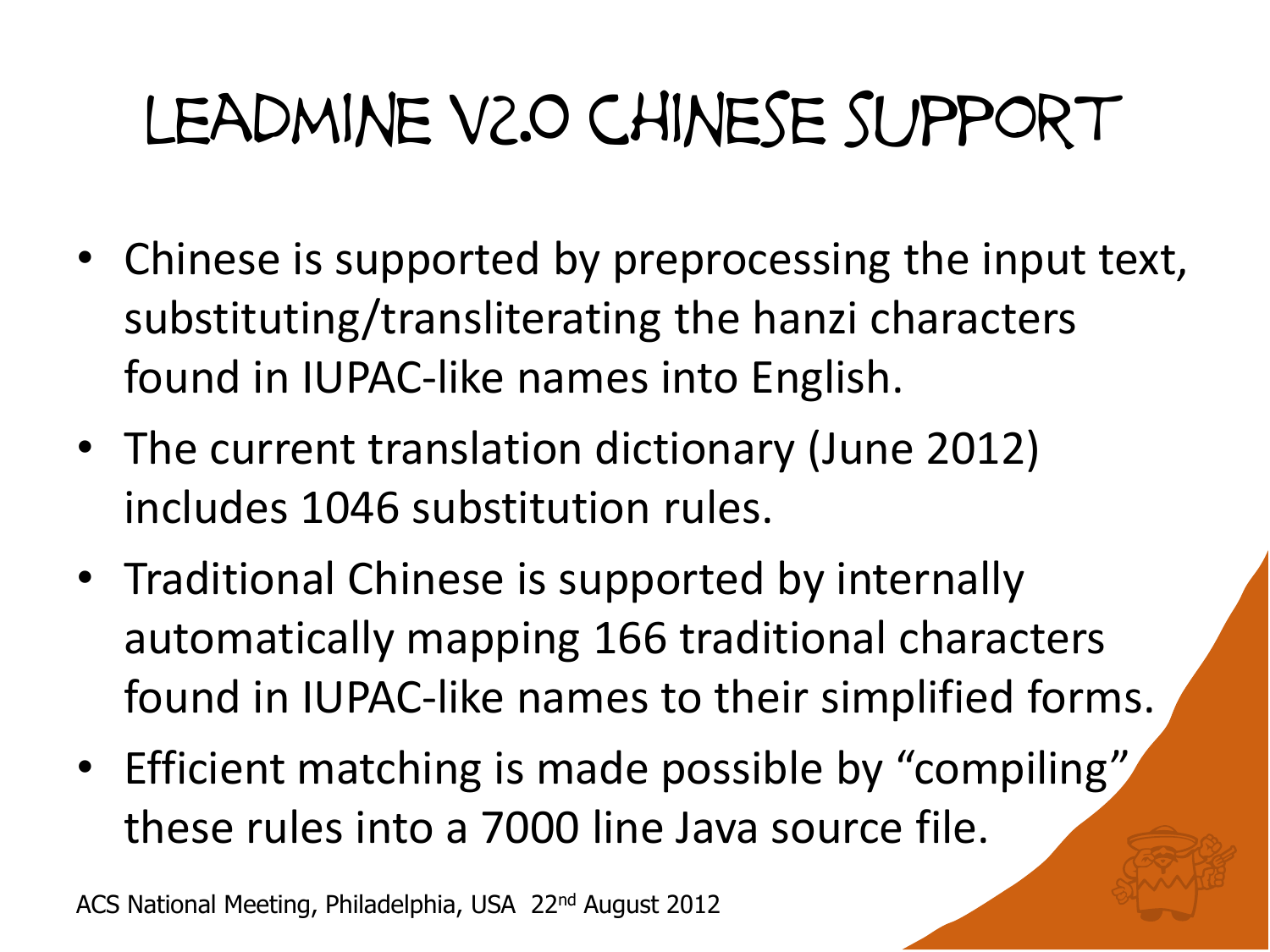#### example noisy input

5.如权利要求1所述的化合物, 所述化合物是: 2 (4-氯-苯氧 基)-2-曱基-1^-噻唑-2-基-丙酰胺;2-甲基-2-(4-曱硫基-苯氧 基)-N-噻唑-2-基-丙酰胺;2-(6-氯-吡啶-2-基氧基)-2-曱基-N-噻唑 -2-基-丙酰胺; 2 曱基-2-(萘-1 -基氧基)-N-噻唑-2-基-丙酰胺 ; 2 曱基-2-(萘-2-基氧基)->^噻唑-2-基-丙酰胺; 2-(2, 4-二 氟-苯氧基)-2-曱基-N-噻唑-2-基- 丙酰胺; 2-(4-氟-苯硫基)-2- 曱基-N-瘗唑-2-基-丙酰胺; 2-曱基-2-(4-苯氧基-苯氧基)-1^-噻 唑-2-基-丙酰胺; 2\_甲基-N-噻唑-2-基-2-(4'-三氟甲氧基-联苯-4-基氧基)-丙酰胺; 2-(苯并[1, 3]二氧杂环戊烯-5-基氧基)-^(5-氯-噻唑-2-基)-2-曱基-丙酰胺; N-(5-氯-噻唑-2-基)-2-(2, 4-二氟-苯氧基)-2-曱基-丙酰胺; 2-(5-氯-吡啶-3-基氧基)-N-(5-氯 -瘗唑-2-基)-2-曱基-丙酰胺;…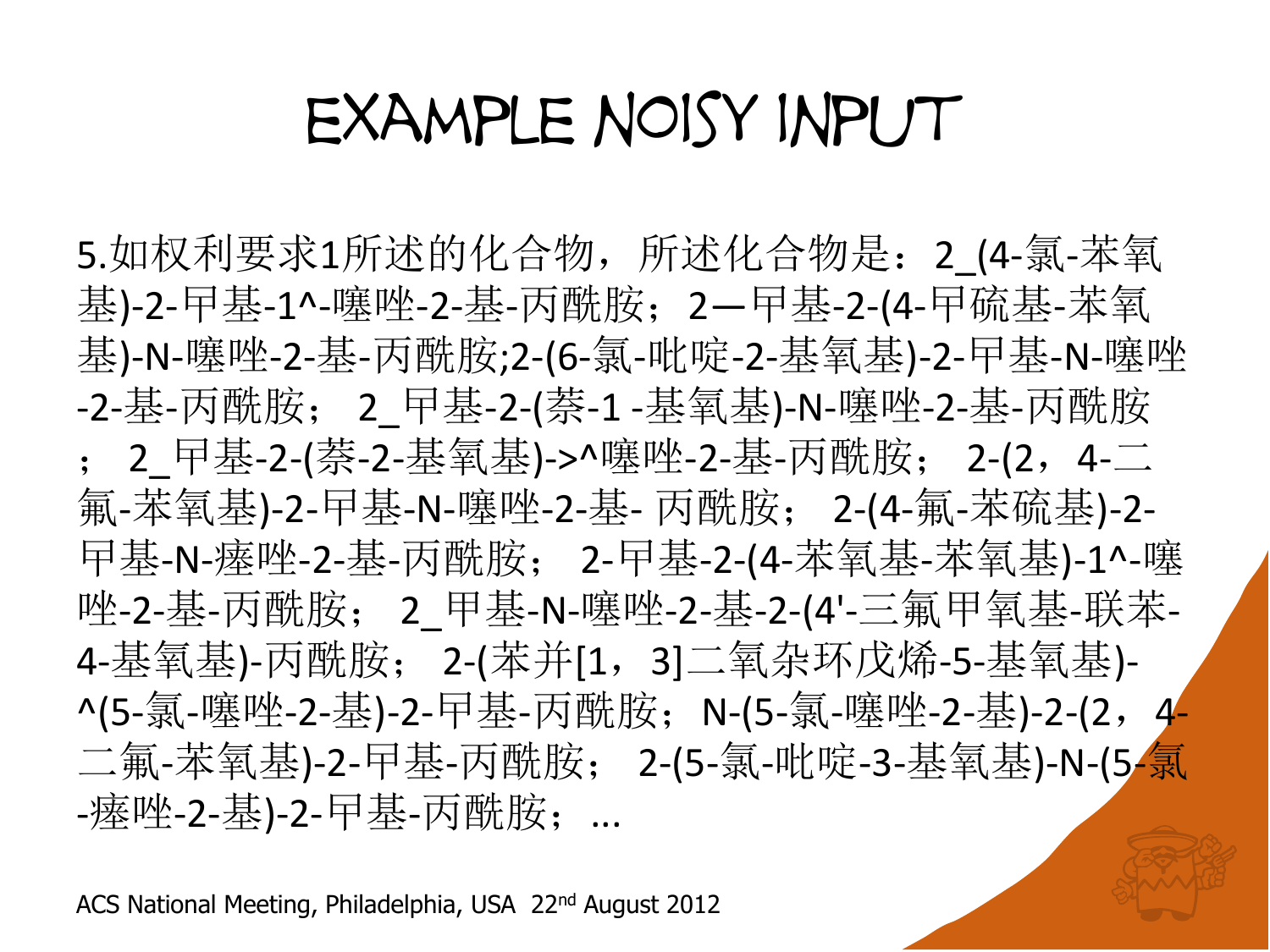## example annotated output

<CLM>5.如权利要求1所述的化合物,所述化合物是:  $(4$ -chloro-phenoxy)-2-methyl-1<sup> $\land$ -thiazol-2-yl-propanamide;</sup> -methyl-2-(4-methylthio-phenoxy)-N-thiazol-2-yl-propanamide<mark>;</mark> 2-(6-chloro-pyridin-2-yloxy)-2-methyl-N-thiazol-2-yl-propanamide; 2 methyl-2-(naphthalene-1 -yloxy)-N-thiazol-2-yl-propanamide; 2 methyl-2-(naphthalen-2-yloxy) > thiazol-2-yl-propanamide -(2, 4-difluoro-phenoxy)-2-methyl-N-thiazol-2-yl- propanamide, 2-methyl-2-(4-phenoxy-phenoxy)-1^-thiazol-2-yl-propanamide; \_methyl-N-thiazol-2-yl 2-(4'-trifluoromethoxy-biphenyl-4-yloxy)-propanamide; 2-(benzo<sup>[1,3]</sup>dioxacyclopenten-5-yloxy)-<sup>^</sup>(5-chloro-thiazol-2-yl)-2-methyl-propanamide; N-(5-chloro-thiazol-2-yl) 2-(2, 4-difluoro-phenoxy)-2-methyl-propanamide; 2-(5-chloro-pyridin-3-yloxy)-N-(5-chloro-瘗azol-2-yl)-2-methyl-propanamide; N-(5-chloro-thiazol-2-yl)-2-methyl-2-(3-nitro-phenoxy)-propanamide;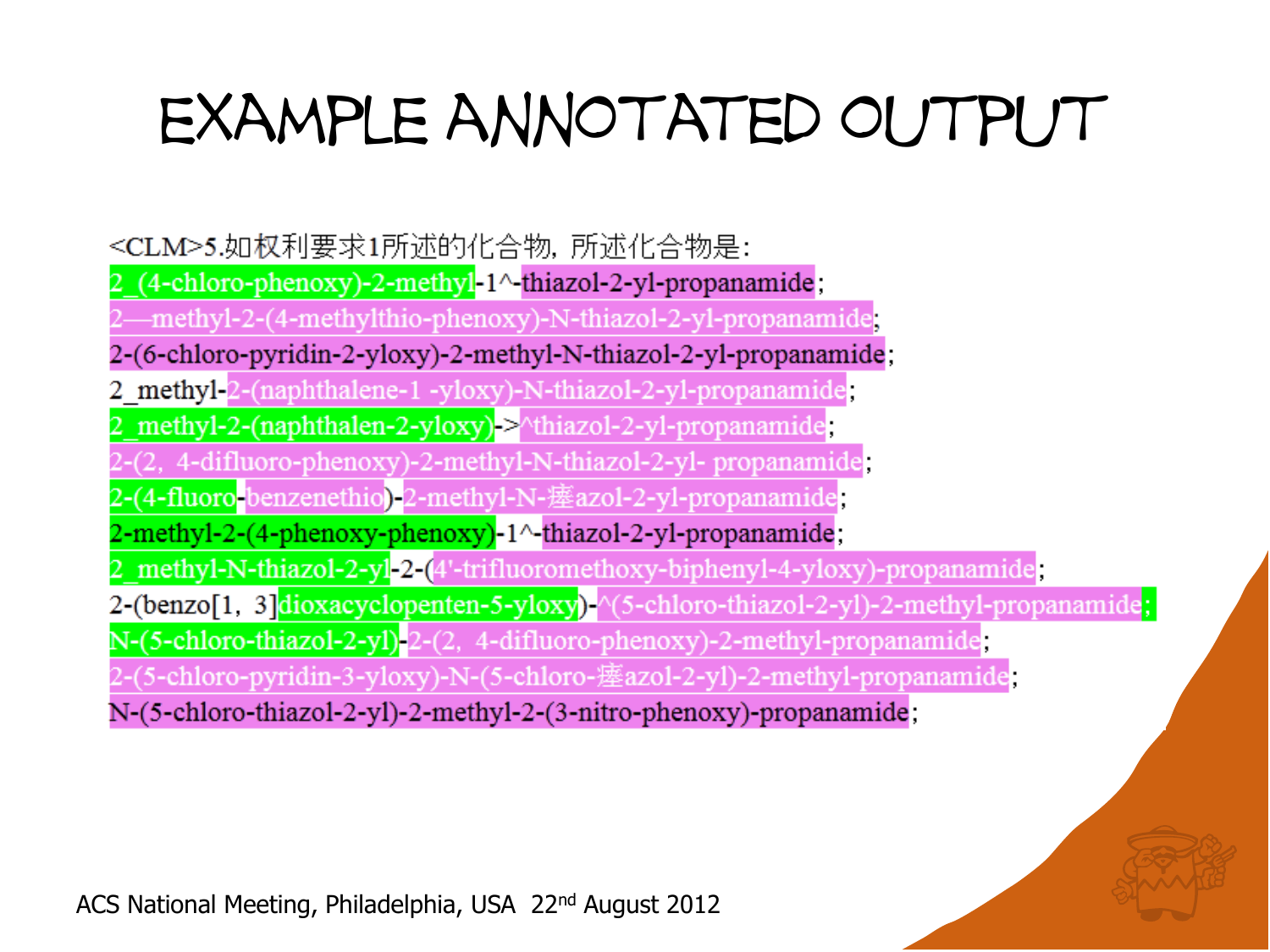## benchmark #1: CN101622231A

- The UTF-16 encoded XML for this patent was kindly provided/suggested by Steve Boyer (IBM/Collabra).
- This document corresponds to US patent application 2010/0144772 A1, the non-OCR full text is available from Google patents.
- Claim #5 lists 168 fully exemplified structures explicitly claimed by this patent.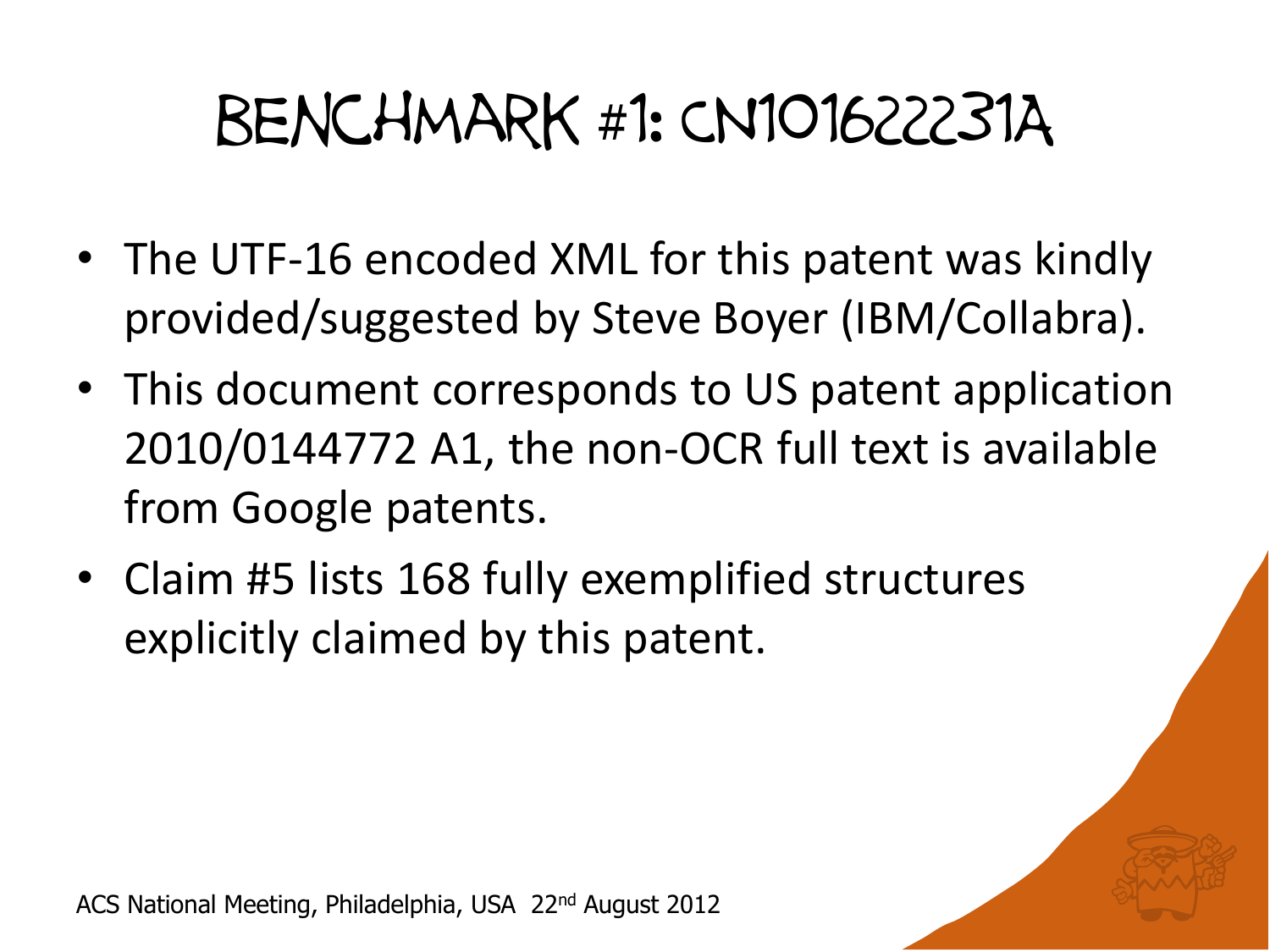## benchmark #1: CN101622231A

- 144/168 (85.7%) can be recognized by LeadMine v2 from the English text (US 2010144772).
- 0/168 (0%) can be recognized by LeadMine from the text translated using Google translate.
- 5/168 (3%) could be recognized by LeadMine v1, which uses OpenEye Scientific Software's Lexichem for Chinese translation.
- 71/168 (42%) can be recognized by LeadMine v2, which uses NextMove Software's Chinese translation.
- Only 9/168 (5.4%) when OCR correction is disabled.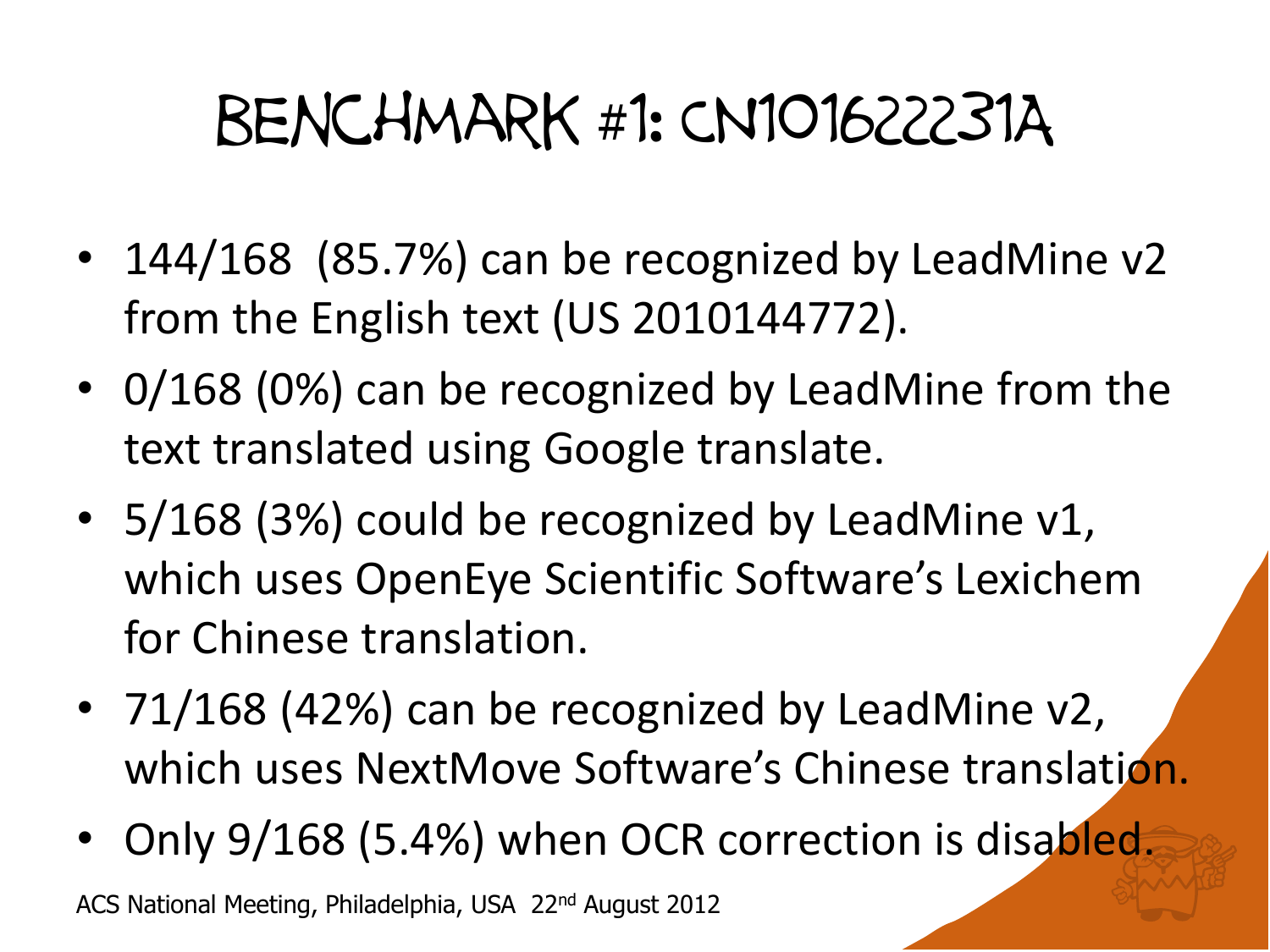### benchmark #1: CN101622231A

- Three compounds (39, 79 and 161) can be recovered from the Chinese text but could not be found in the English patent! These appear to be typos corrected during translation.
- A mistake by the translators has also resulted in an accidental duplication of names 33, 34 and 35, such that there are 171 compounds in the CN patent.
- A significant cause of failures is the incorrect OCR of the "甲" as found in methyl, which is frequently incorrectly perceived as "曱".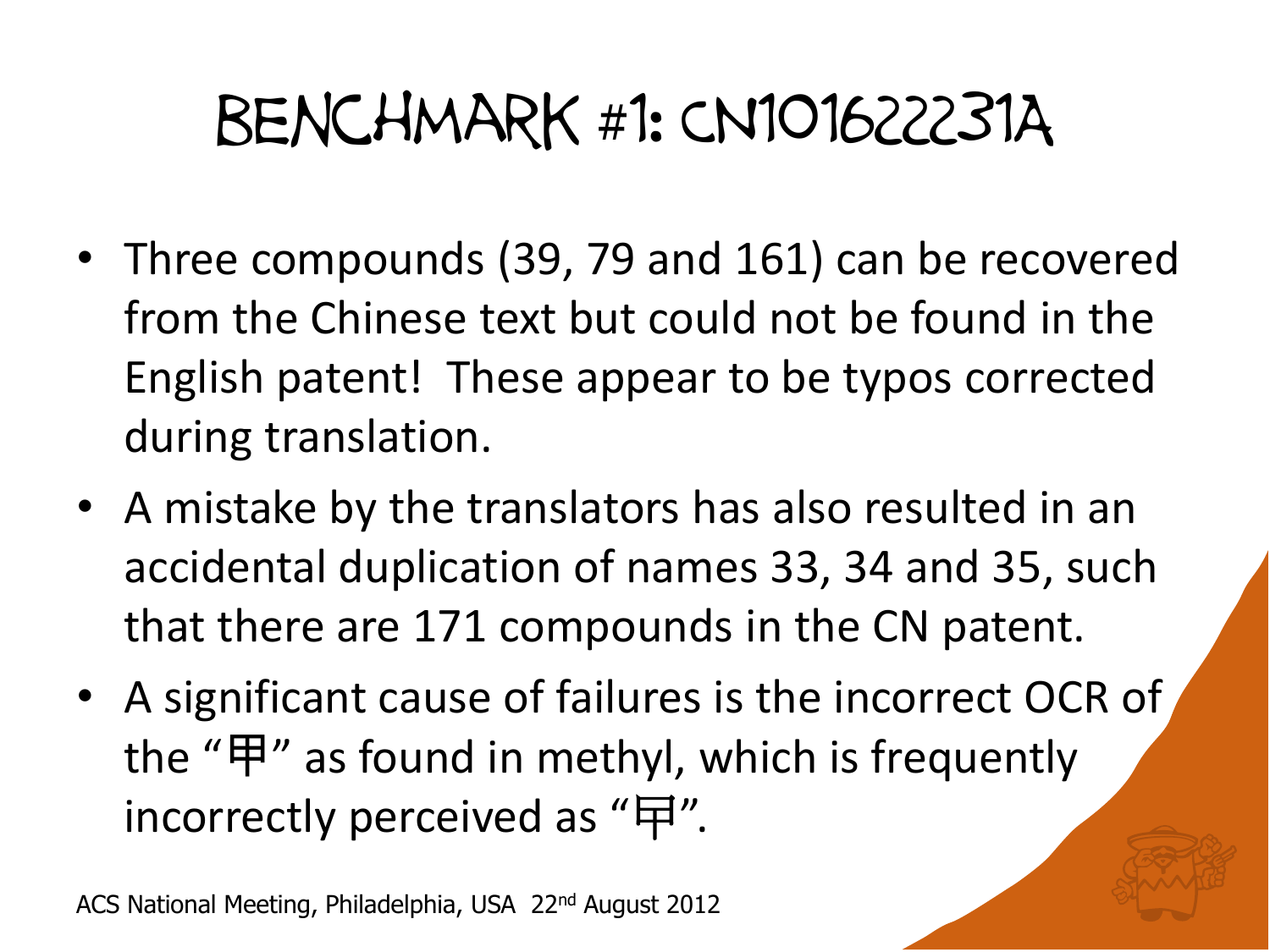### benchmark #2: CN1964970

- The non-searchable PDF of CN1964970 was provided by the NIBR-IT text mining group at Novartis.
- These images can be freely downloaded via EPO.
- This document corresponds to US patent application US20050234042.
- The challenge is to extract the 57 exemplified structures from claim #24 (on pages 19-23).
- This benchmark tested the quality/impact of Chinese Optical Character Recognition (OCR) software.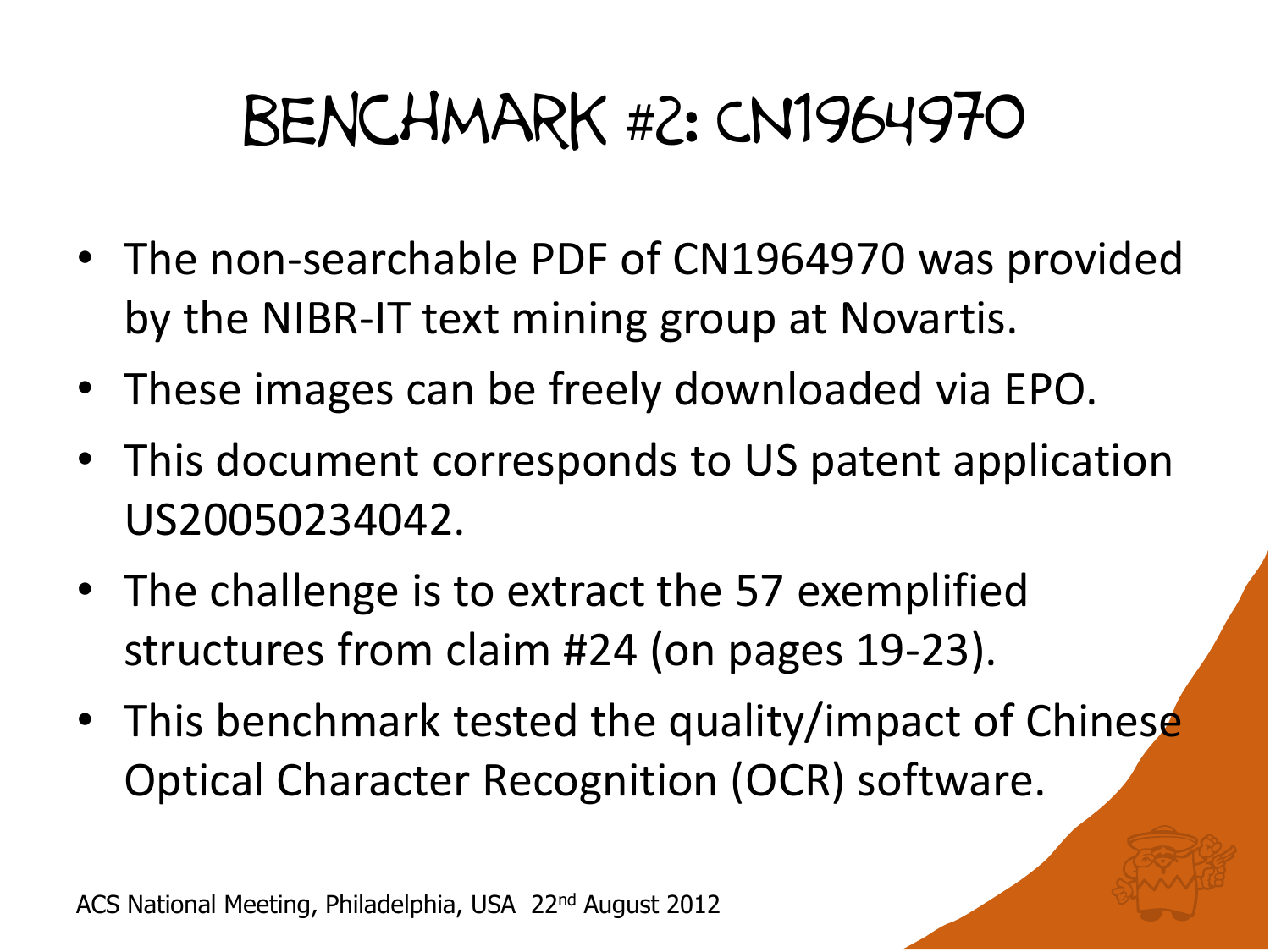### benchmark #2: CN1964970

- Two OCR approaches were evaluated; the open source tesseract from HP/Google and the commercial product Abbyy FineReader version 11.
- For tesseract, conversion to 300x300 dpi image files was done using GPL Ghostscript v9.05.
- Of the two lossless image file formats supported by tesseract's leptonica library (v1.68), TIFF g3 format produced smaller files than PNG.
- Abbyy FineReader processes pages significantly faster than the 1 min/page of Google's tesseract.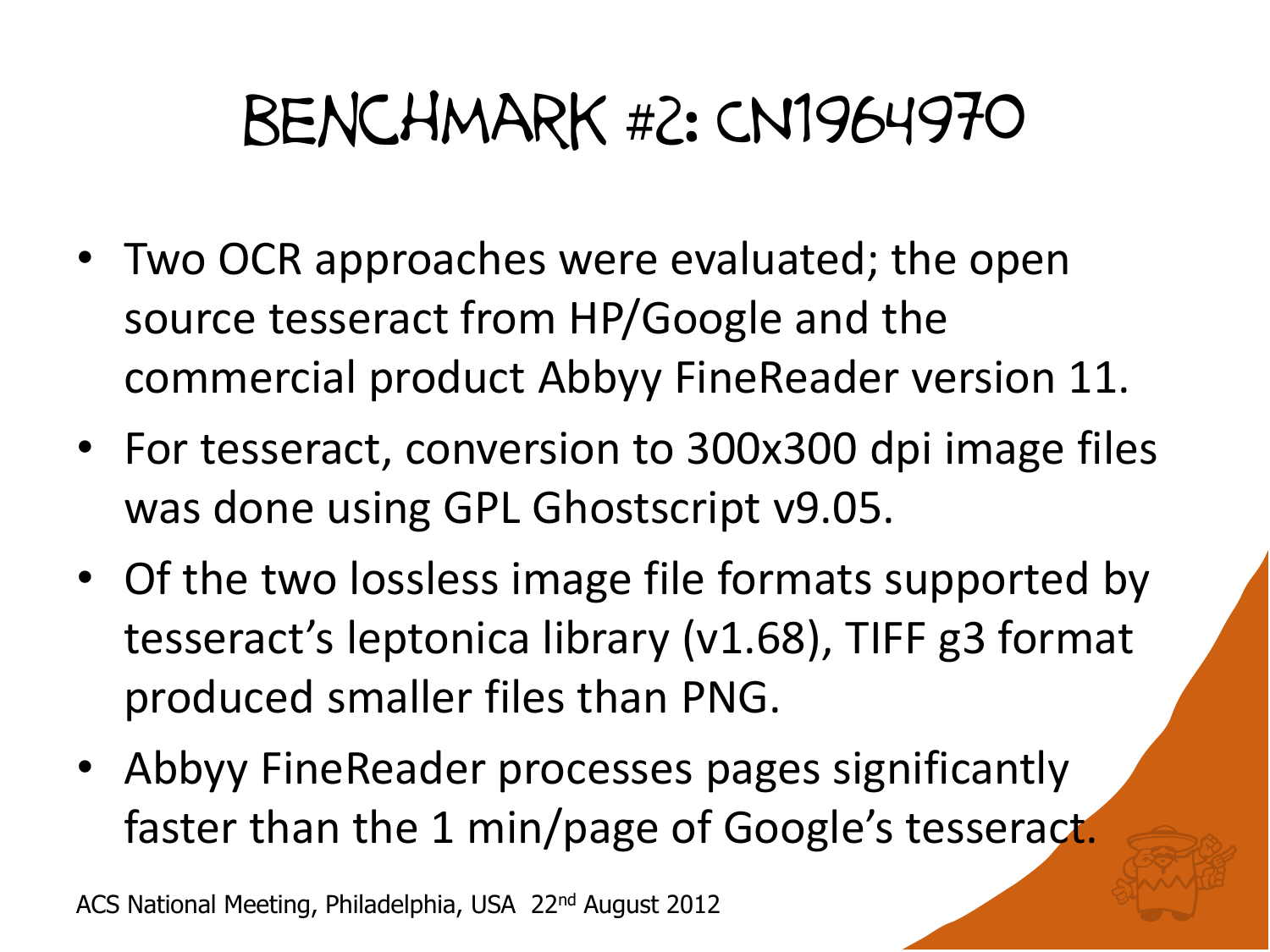### benchmark #2: CN1964970

- 50/57 (88%) of compounds can be found by LeadMine from the English patent, US20050234042.
- 0/57 compounds can be found using Abbyy FineReader's pure "Simplified Chinese" setting.
- 4/57 (7%) can be found using FineReader's hybrid "Simplified Chinese and English" language setting.
- 2/57 (3.5%) can be found using HP/Google's open source tesseract package.
- Similar results were also seen with CN1684951.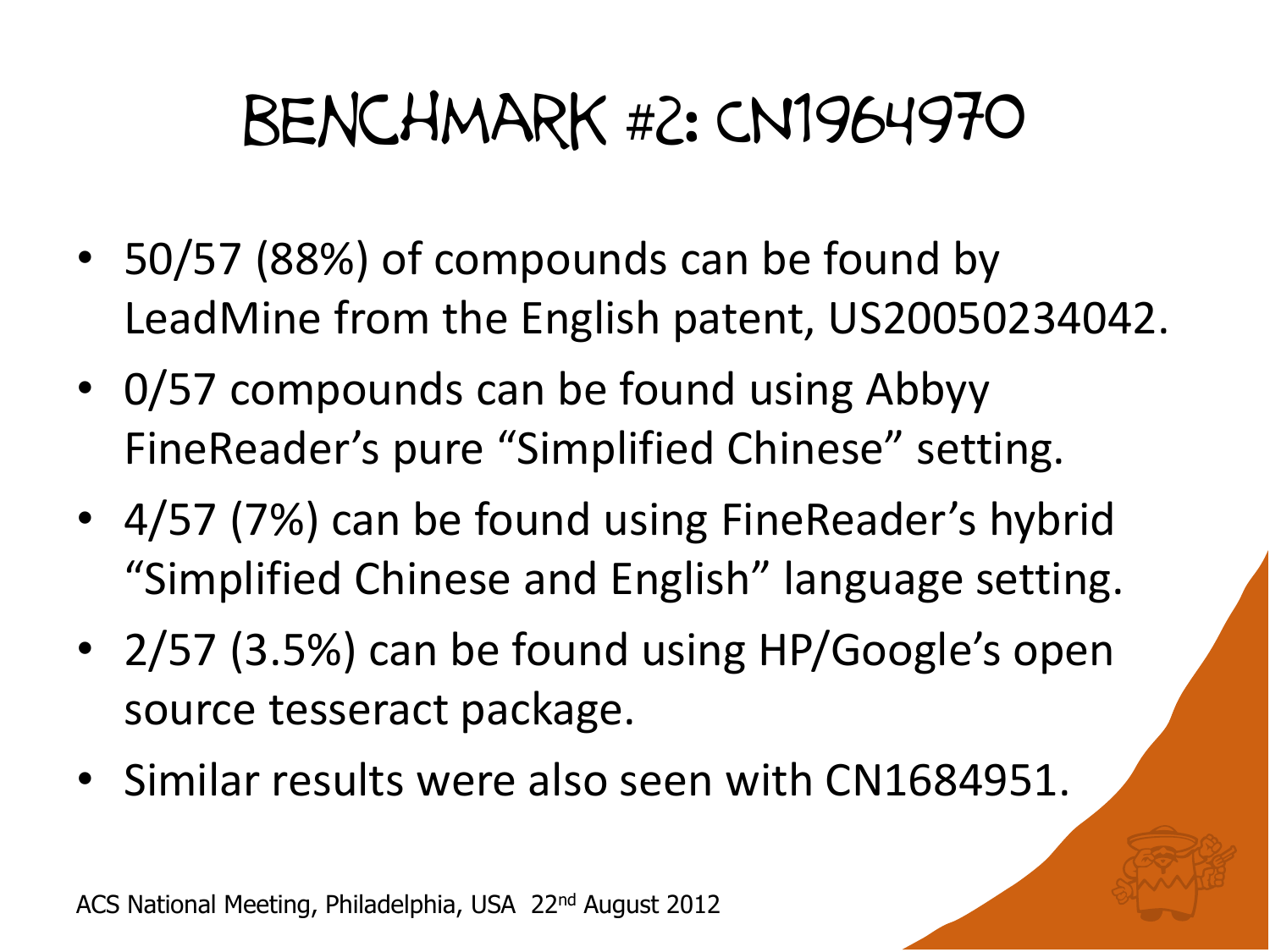## conclusions

- In some respects, the ability to mine any chemical structures from Chinese patents is encouraging.
- On high quality OCR input, about 50% of the names found in English CNER can be retrieved from Chinese.
- Results are highly dependent upon the quality of OCR software used (IBM looks to have/use the best).
- Abbyy FineReader's "Simplified Chinese and English" performed best of the tested OCR software.
- Interestingly, some things are only found in Chinese.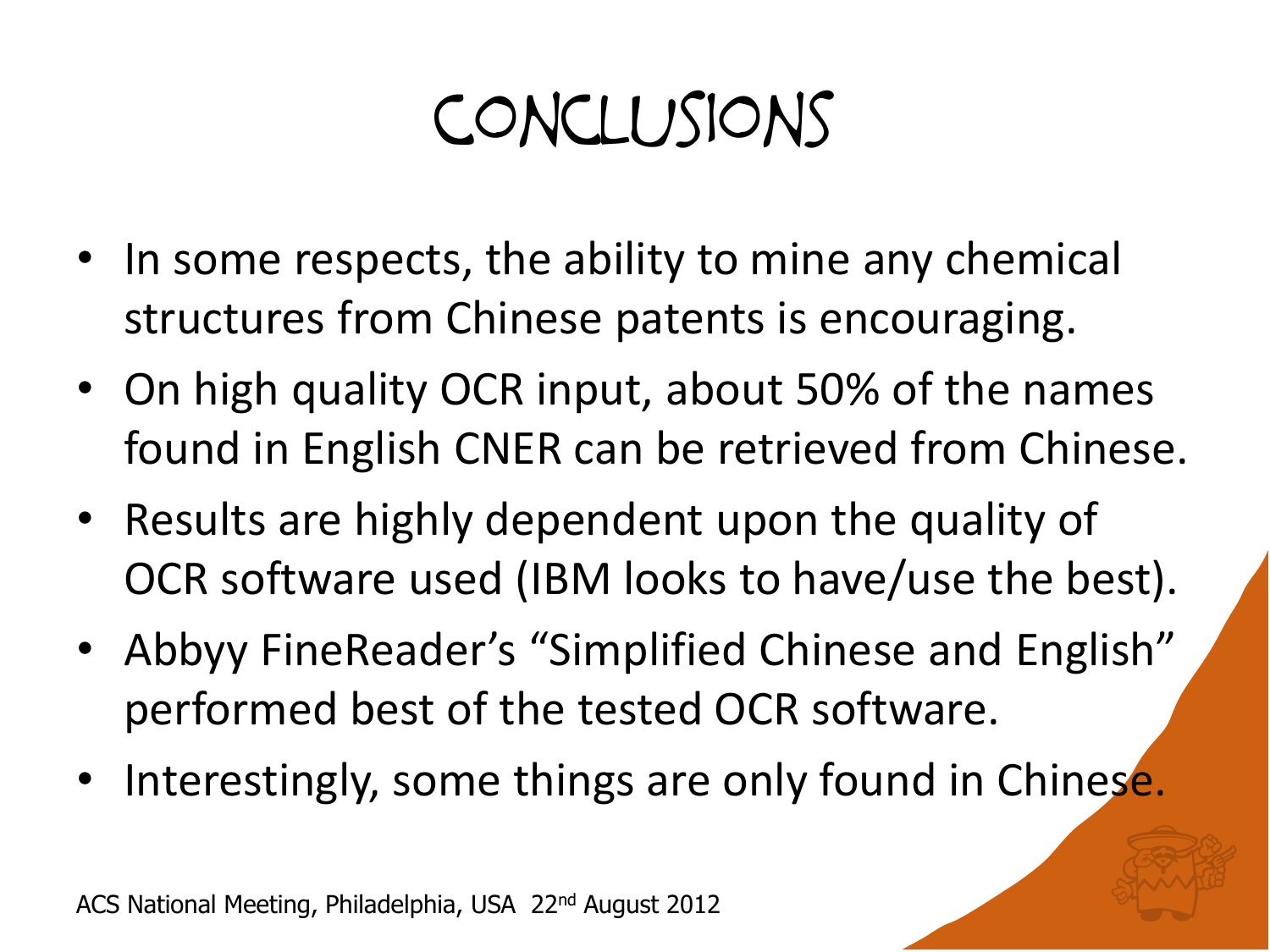# potential future work

- Evaluate additional Chinese OCR packages, include Adobe Acrobat, COCR2, ReadIris 14 and Dan Ching.
- Teach LeadMine's Chinese translation about more problematic homoglyph errors from Chinese OCR.
- Make use of (tesseract's) OCR per character confidence during CaffeineFix spelling correction.
- Perhaps fund a (Chinese speaking) summer student to develop improved "training data" files for Google's tesseract, to better support the fonts used by the Chinese patent office.